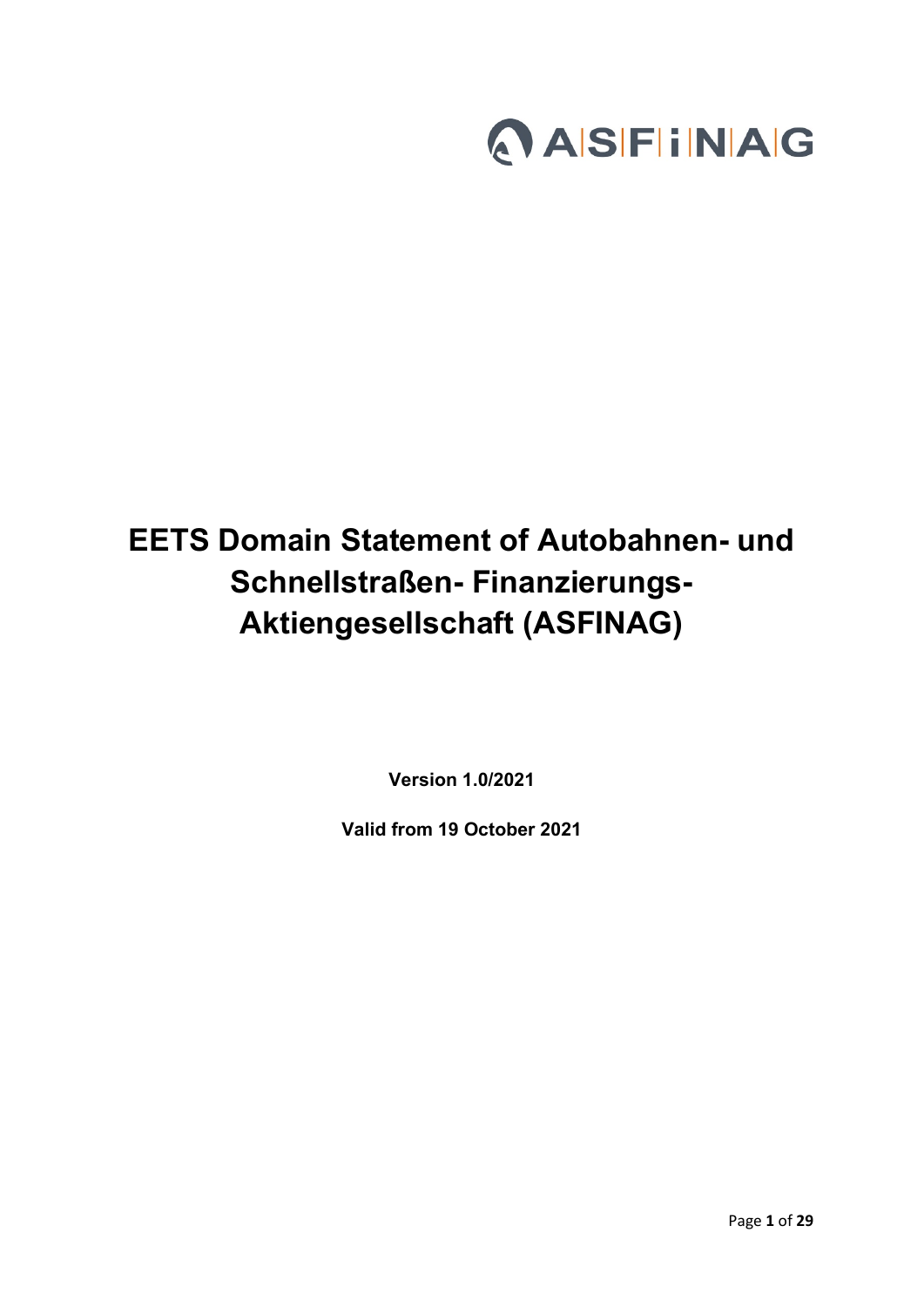# **Contents**

| 1.     |        |  |
|--------|--------|--|
|        | 1.1.   |  |
|        | 1.2.   |  |
| 2.     |        |  |
|        | 2.1.   |  |
|        | 2.2.   |  |
| 3.     |        |  |
|        | 3.1.   |  |
|        | 3.2.   |  |
|        | 3.3.   |  |
|        | 3.4.   |  |
|        | 3.5.   |  |
|        | 3.6.   |  |
|        | 3.7.   |  |
|        | 3.8.   |  |
|        | 3.9.   |  |
| 4.     |        |  |
|        | 4.1.   |  |
|        | 4.1.1. |  |
|        | 4.1.2. |  |
|        | 4.2.   |  |
|        | 4.3.   |  |
|        | 4.3.1. |  |
|        | 4.3.2. |  |
| 5.     |        |  |
|        | 5.1.   |  |
|        | 5.2.   |  |
|        | 5.2.1. |  |
|        | 5.3.   |  |
|        | 5.3.1. |  |
|        | 5.3.2. |  |
| 5.3.3. |        |  |
|        |        |  |
|        | 5.3.4. |  |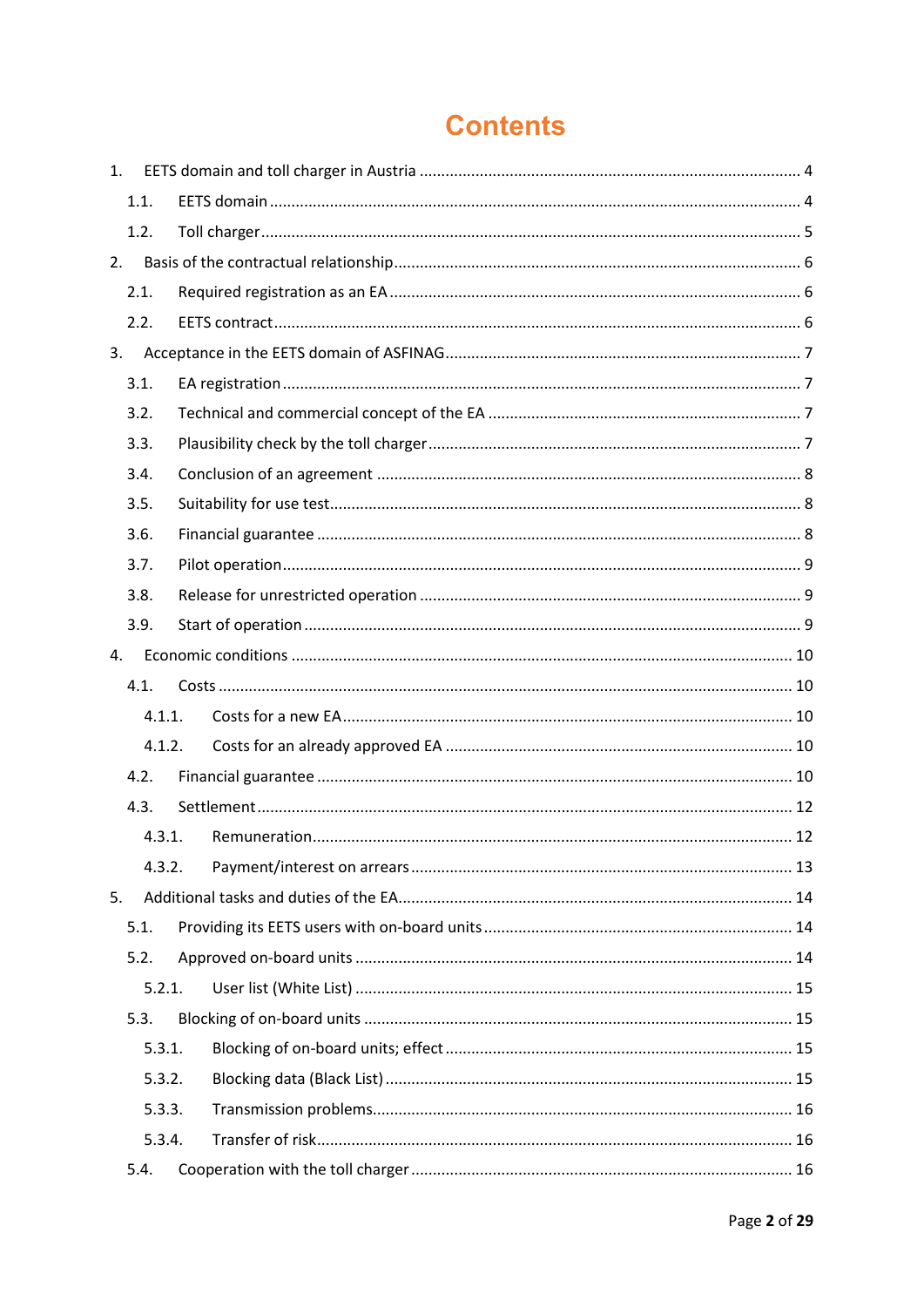|                | 5.5.     |  |                                                                                  |  |
|----------------|----------|--|----------------------------------------------------------------------------------|--|
| 6.             |          |  |                                                                                  |  |
|                | 6.1.     |  |                                                                                  |  |
|                | 6.1.1.   |  |                                                                                  |  |
|                | 6.2.     |  |                                                                                  |  |
|                | 6.2.1.   |  |                                                                                  |  |
|                | 6.2.2.   |  | Measures in the event of failure to achieve the required transaction quality  19 |  |
|                | 6.2.2.1. |  |                                                                                  |  |
|                | 6.2.2.2. |  |                                                                                  |  |
|                | 6.2.3.   |  |                                                                                  |  |
|                | 6.3.     |  |                                                                                  |  |
|                | 6.3.1.   |  |                                                                                  |  |
|                | 6.3.2.   |  |                                                                                  |  |
| 7 <sub>1</sub> |          |  |                                                                                  |  |
|                | 7.1.     |  |                                                                                  |  |
|                | 7.2.     |  |                                                                                  |  |
| 8.             |          |  |                                                                                  |  |
|                | 8.1.     |  |                                                                                  |  |
|                | 8.2.     |  |                                                                                  |  |
|                | 8.3.     |  |                                                                                  |  |
|                | 8.4.     |  |                                                                                  |  |
| 9.             |          |  |                                                                                  |  |
|                | 9.1.     |  |                                                                                  |  |
|                | 9.1.1.   |  |                                                                                  |  |
|                | 9.1.2.   |  |                                                                                  |  |
|                | 9.1.3.   |  | Restricted new contract after extraordinary termination of the contract  26      |  |
|                | 9.1.4.   |  |                                                                                  |  |
|                | 9.2.     |  |                                                                                  |  |
|                | 9.3.     |  |                                                                                  |  |
|                | 9.4.     |  |                                                                                  |  |
| 10.            |          |  |                                                                                  |  |
|                | 10.1.    |  |                                                                                  |  |
|                | 10.2.    |  |                                                                                  |  |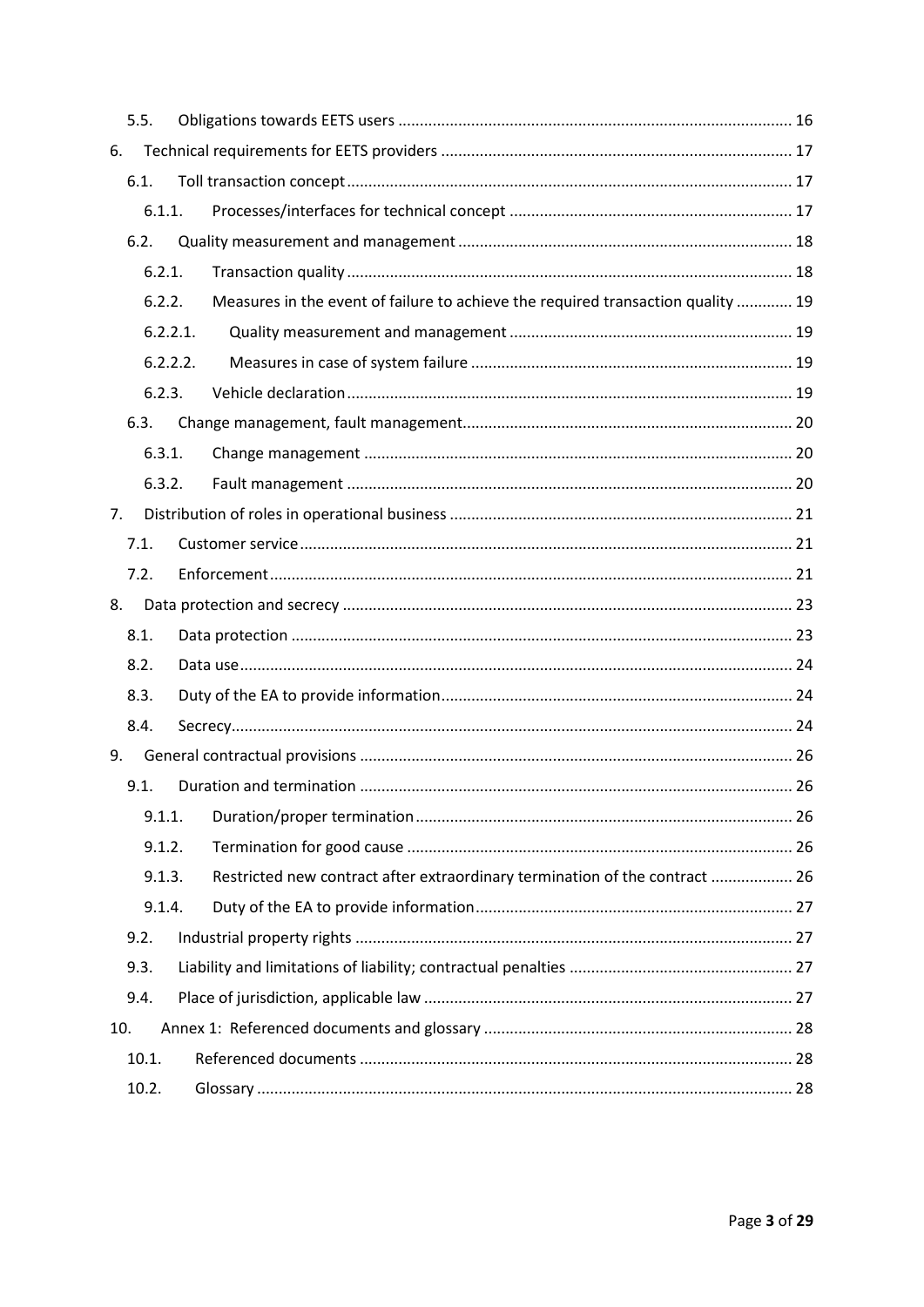# <span id="page-3-0"></span>**1. EETS domain and toll charger in Austria**

This document contains the specifications for providers of the European Electronic Toll Service (EETS provider, "EA") within the meaning of § 7 BStMG. It is therefore addressed to EETS providers (EA) as defined in Directive EU/2019/520 on the interoperability of electronic road toll systems and the facilitation of the cross-border exchange of information on the failure to pay road fees in the Union. In accordance with Article 6(3) of the Directive, the acceptance of an EA by the toll charger is subject to the compliance by the EA with the obligations and general conditions in this specification for the EETS domain.

Fulfilment of the following requirements forms the basis for concluding a contract as an EA in the EETS domain of Autobahnen- und Schnellstraßen-Finanzierungs-Aktiengesellschaft (ASFINAG).

### <span id="page-3-1"></span>**1.1. EETS domain**

The EETS domain of ASFINAG comprises the federal roads (motorways and motorways) in Austria that are subject to tolls. Tolls are payable for the use of these roads by motor vehicles. For multi-track motor vehicles with a maximum permissible total weight of more than 3.5 tonnes, a distance-related toll applies. The toll is collected using a fully electronic toll system.

The entire road network subject to tolls is divided into individual toll sections with respect to payment of the distance-related toll, with the toll being collected separately for each individual toll section.

The legal obligation to pay a distance-related toll for the use of federal roads is laid down in the Federal Roads Toll Act (BStMG) (see §§ 6ff BStMG). On the basis of § 14 of the BStMG, ASFINAG must lay down more detailed provisions on the use of toll routes in the tolling regulations. The tolling regulations require the approval of the Federal Minister of Climate Action, Environment, Energy, Mobility, Innovation and Technology in agreement with the Federal Minister of Finance.

The requirements for the proper payment of the distance-related toll are contained in Part B of the tolling regulations. The tolling regulations are available on the internet at [https://www.asfinag.at/maut-vignette/mautordnung/.](https://www.asfinag.at/maut-vignette/mautordnung/)

The rights and obligations that affect the customers of an EA when using the EETS domain of ASFINAG are set out in the tolling regulations. These regulations form the basis of the present EETS domain statement and must be observed by the EA and its customers (EETS users) in any case in their currently valid version.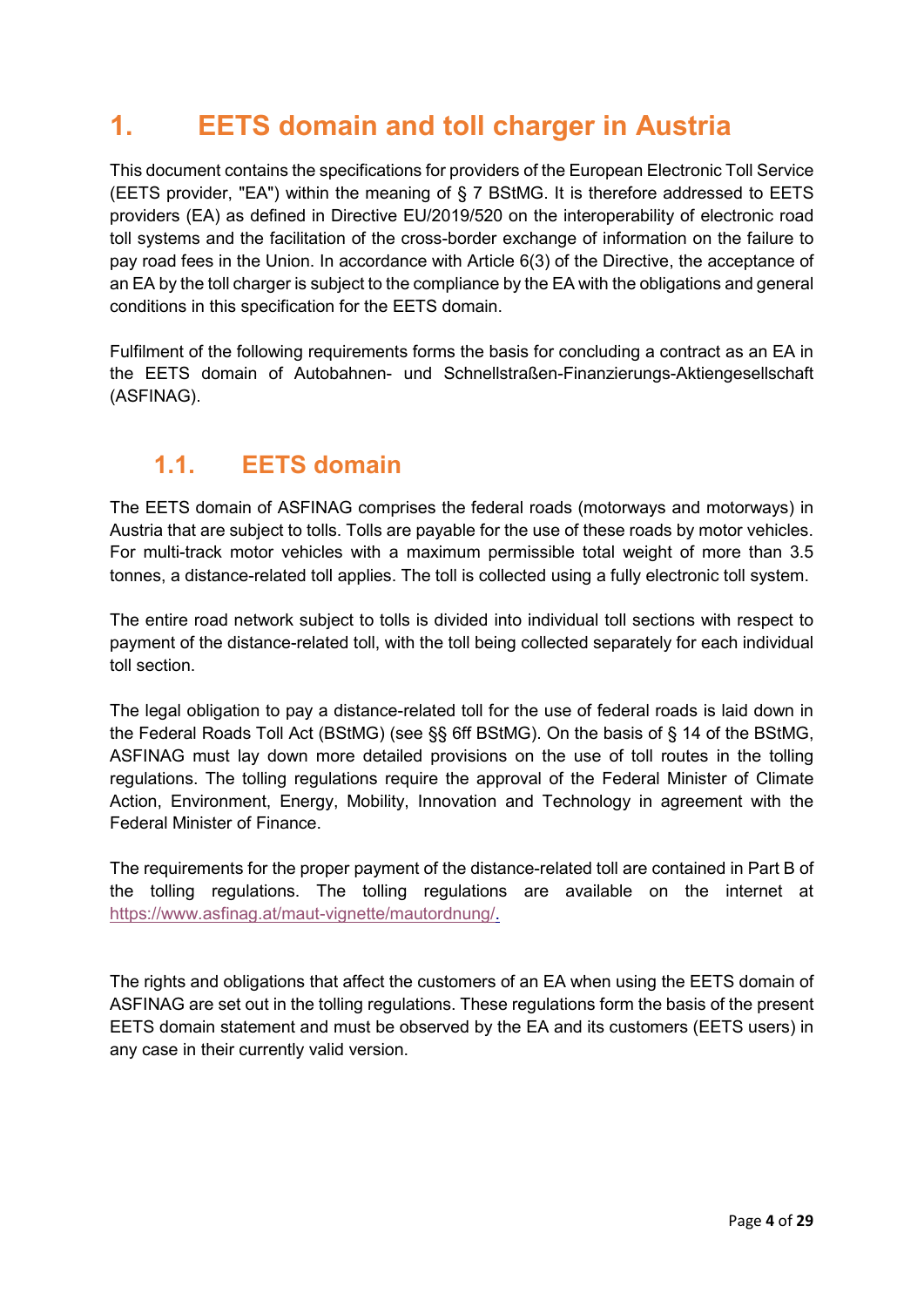## <span id="page-4-0"></span>**1.2. Toll charger**

The toll charger within the meaning of Directive EU/2019/520 for federal roads (motorways and motorways) in Austria is Autobahnen- und Schnellstraßen- Finanzierungs-Aktiengesellschaft with its registered office in Vienna. ASFINAG has concluded an operating agreement with ASFINAG Maut Service GmbH (MSG), under which MSG (as vicarious agent of ASFINAG) operates a toll system for the collection of tolls for vehicles on the road network subject to tolls.

ASFINAG, represented by MSG, is also the main service provider in ASFINAG's EETS domain. The requirements and obligations in this regard are derived from the provisions in the Federal Roads Toll Act.

The following email address is available for contacting MSG in connection with EETS: [eets@asfinag.at.](mailto:eets@asfinag.at)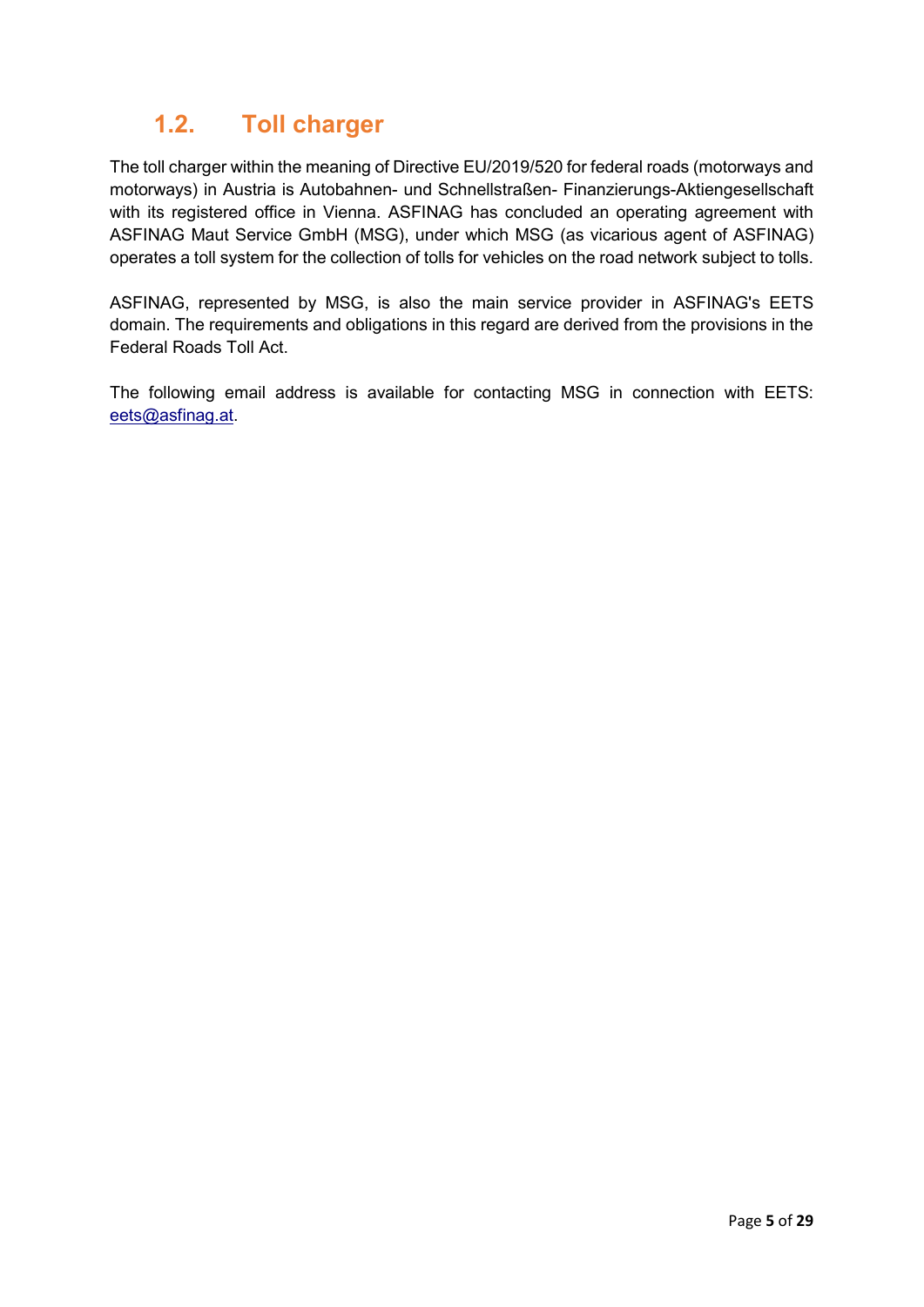# <span id="page-5-0"></span>**2. Basis of the contractual relationship**

## <span id="page-5-1"></span>**2.1. Required registration as an EA**

The EA guarantees to the toll charger that it is duly registered as an EETS provider in its Member State of establishment, that it fulfils the requirements of Directive EU/2019/520 and the corresponding transposition acts in its Member State of establishment, and that it has all other necessary official permits and authorisations in order to be allowed to provide EETS.

The EA further guarantees to the toll charger to maintain the aforementioned characteristics throughout the term of this contract. The EA shall indemnify and hold the toll charger harmless in this respect.

## <span id="page-5-2"></span>**2.2. EETS contract**

The mutual rights and obligations of the toll charger and the EA in connection with the provision of the European Electronic Toll Service ("EETS") in the EETS domain of ASFINAG shall be governed by the "EETS contract". This contract comprises the EETS domain statement (including the general terms and conditions contained in this domain statement), as well as supplementary contractual agreements between the toll charger and the EA.

The toll charger has the right to change the EETS domain statement at any time, in particular insofar as this serves to implement or adapt to changes in the legal or regulatory framework conditions for toll collection or the provision of EETS. The toll charger will notify the EA of such changes in writing and within a reasonable period of time before they come into force.

The EA is obliged to inform its customers (EETS users) of their obligations under the BStMG and the tolling regulations.

In the past REETS contracts between the toll charger and the EA respectively service provider were concluded. These contracts shall be replaced by an EETS contract from the date of entry into force of the Directive EU/2019/520 which is the 19<sup>th</sup> of October 2021 on.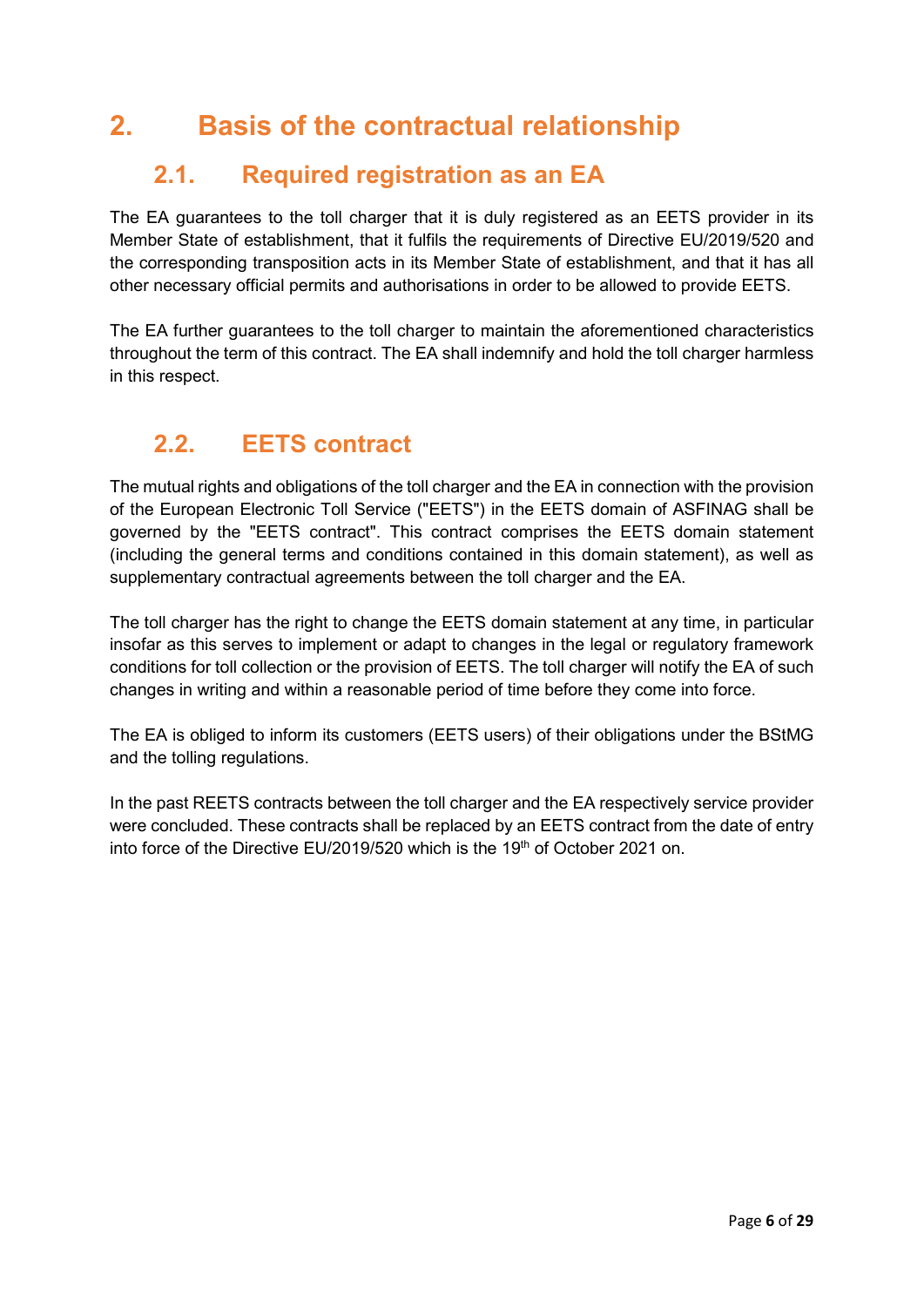# <span id="page-6-0"></span>**3. Acceptance in the EETS domain of ASFINAG**

Acceptance to unrestricted operation as an EA in the EETS domain of ASFINAG is subject to the completion of the following steps in the specified order. The same acceptance procedure applies to all EA. The average duration of the acceptance procedure is usually 18 months. The duration depends in particular on the successful completion of the suitability for use tests and can therefore vary accordingly.

### <span id="page-6-1"></span>**3.1. EA registration**

The EA registers with the toll charger and declares its intention to become an EA in the toll charger's EETS domain.

<span id="page-6-2"></span>The EA shall provide the toll charger with proof of its registration as an EA in its Member State of establishment.

## **3.2. Technical and commercial concept of the EA**

The EA shall draw up a technical and commercial concept for its activities as an EA in the EETS domain of ASFINAG. This concept, based on a template provided by ASFINAG, must contain at least plausible and coherent information on the following points, whereby the toll charger must also be provided with corresponding evidence and all necessary information at its request:

- designation of the types of on-board equipment (hereinafter referred to as "on-board units"), including hardware and software versions, as well as proof of equivalence with the on-board unit type notified at the time of registration as an EA, sources of supply and the relevant approval documents;
- adequate quality assurance system;
- adequate staffing;
- appropriate customer management concept;
- sufficient financial capacity and creditworthiness of the EA, including in particular evidence that the financial means for the implementation of the concept are secured, at least for the phase until the start of operation and the first two years of operation (e.g. own funds commitments, financing commitments, etc.);
- time schedule:
- risk management plan (e.g. interruption of business operations, liquidity risk).

### <span id="page-6-3"></span>**3.3. Plausibility check by the toll charger**

The toll charger checks the plausibility of the concept submitted by the EA with regard to compliance with the requirements in accordance with the EETS domain statement and, if necessary, prepares improvement requests or catalogues of concerns. The EA must comply with these or plausibly eliminate the concerns.

The toll charger will inform the EA if the submitted concept meets the requirements. In this case, the toll charger will invite the EA to conclude the EETS contract.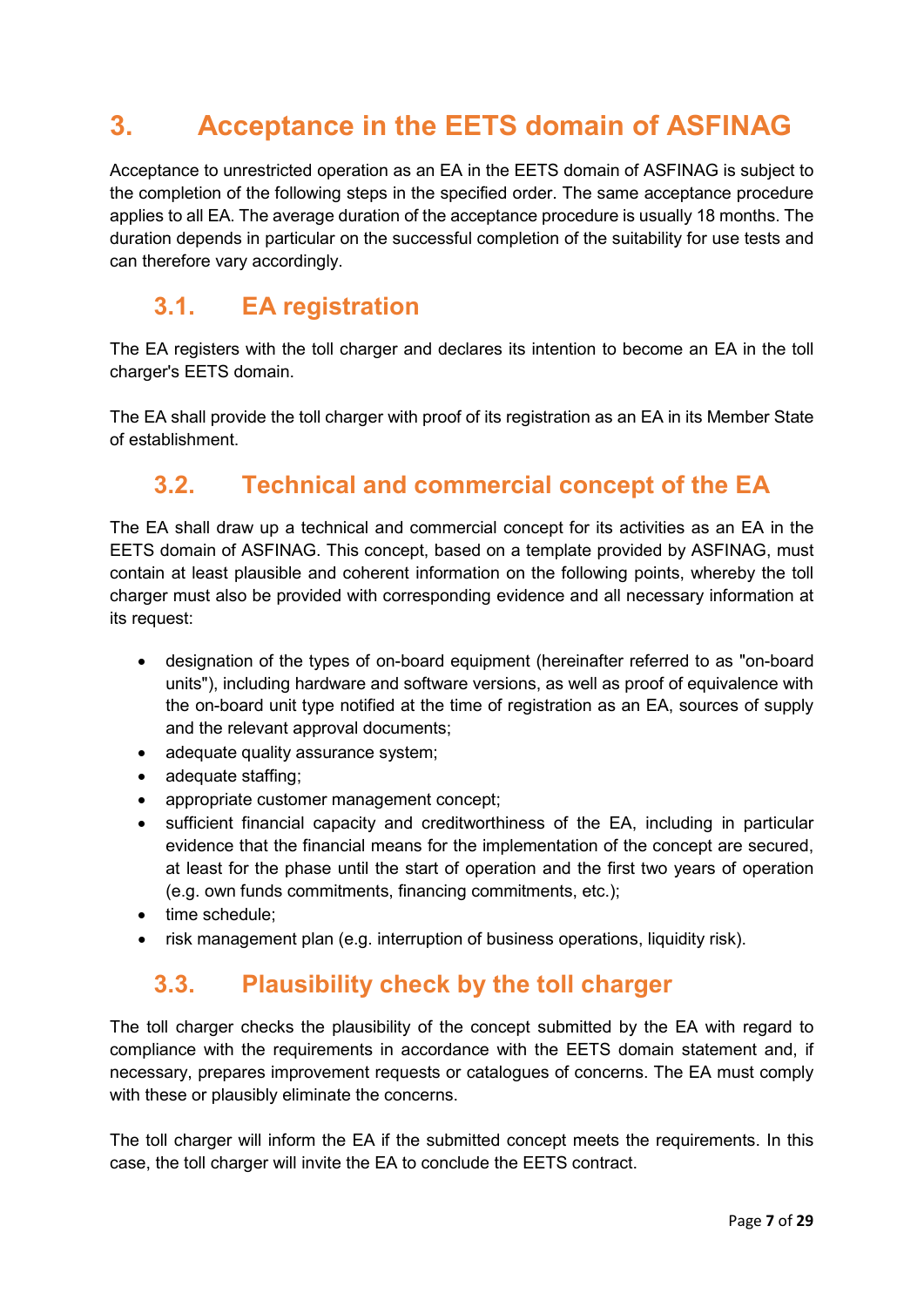## <span id="page-7-0"></span>**3.4. Conclusion of an agreement**

Subsequently, the EA and the toll charger will conclude the EETS contract.

Approval for unrestricted operation can only take place if the suitability for use test has been successfully completed and the financial guarantee has been provided.

If release for unrestricted operation does not take place for reasons for which the toll charger is not responsible, the EA shall reimburse the toll charger for the proven costs incurred up to that point. In this case, the toll charger is entitled to terminate the EETS contract extraordinarily.

## <span id="page-7-1"></span>**3.5. Suitability for use test**

With the support of the EA, the toll charger carries out the suitability for use test with regard to the interoperability components of the EA. The assessment of conformity with the specifications and the suitability for use of interoperability constituents is described in more detail in the annex "EETS Acceptance Procedures" [EETS\_acc]. The suitability for use test also includes a pilot operation which must be successfully completed end-to-end; i.e. sufficient transaction quality in accordance with the requirements of the annex "Qualitätsmessung für EETS-Anbieter" [EP\_QM], a functioning billing interface according to annex "EETS Back Office Interface Specification" [EETS IF], a functioning blocking list data exchange, a functioning user list data exchange and a concept for a customer hotline in accordance with the provisions of these specifications for the EETS domain. The pilot operation shall successfully fulfil the requirements according to [EETS\_acc] in order to be considered positively completed.

Only on-board units that have been submitted in the technical and commercial concept will be admitted to the suitability for use test. In the event that new types of on-board unit are used by the EA or changes are made to a type of on-board unit (including software) that may affect the toll collection quality in Austria, or changes are made to the interfaces or other functionalities within the framework of the business processes relating to EETS at the instigation of the EA, parts of the suitability for test or the entire suitability for use test must be repeated, depending on the extent of the change. The costs for this are to be borne by the EA in accordance with clause 4.1.

The toll charger shall cooperate in a non-discriminatory manner with all EA respectively the manufacturers or notified bodies within the framework of the suitability for use test.

The toll charger has a test environment for carrying out the suitability for use test. Further information on this can be found in [EETS\_acc].

## <span id="page-7-2"></span>**3.6. Financial guarantee**

The EA must provide the toll charger with a financial guarantee in accordance with section 4.2 of this EETS domain statement.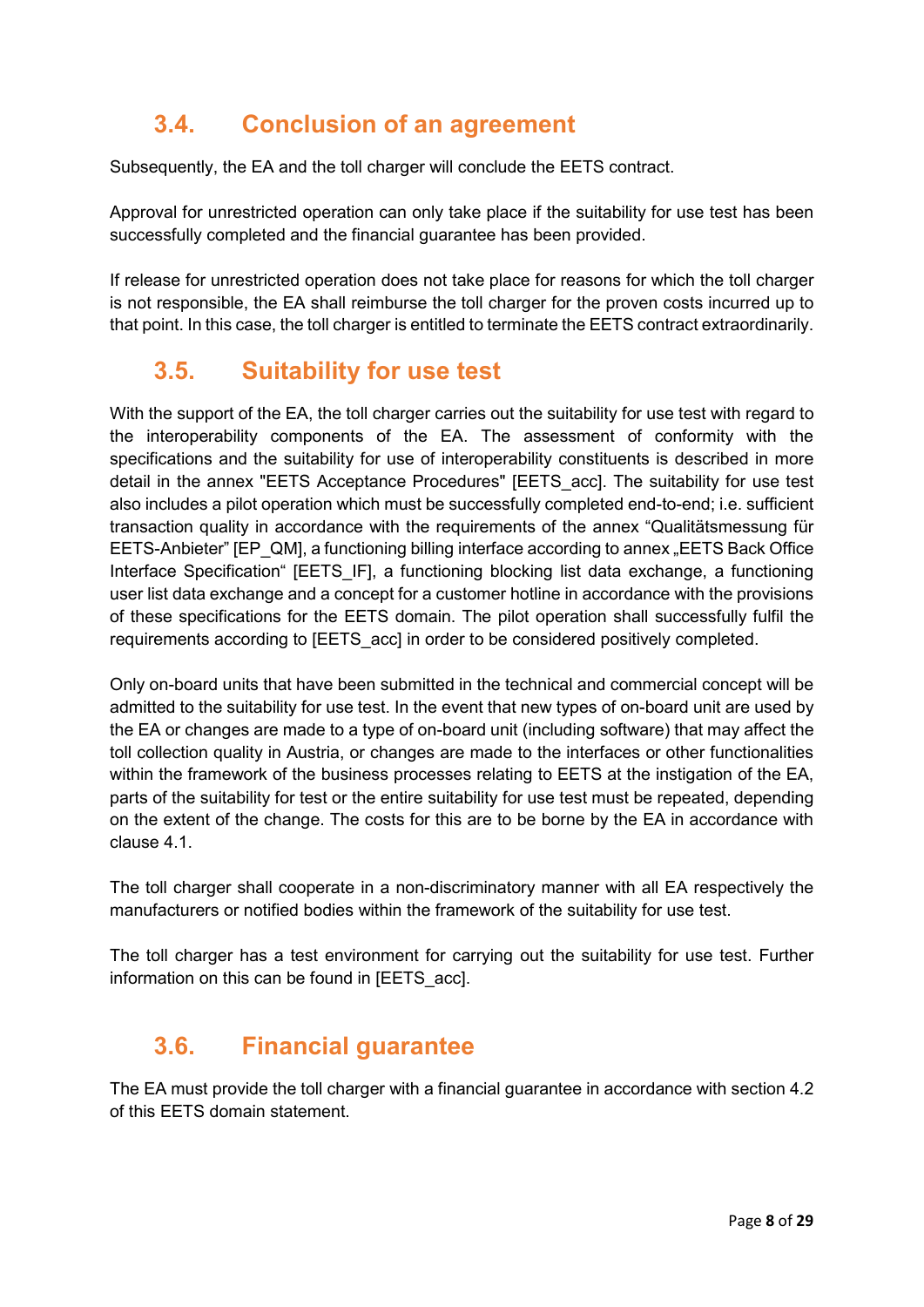## <span id="page-8-0"></span>**3.7. Pilot operation**

As soon as the end-to-end tests within the scope of the suitability for use test have been successfully completed, the EA will be released for pilot operation.

As long as the toll charger has not issued an approval for unrestricted operation of a specific type of on-board unit, the EA is only entitled to the pilot operation in accordance with the specific requirements and specifications of the toll charger and must terminate pilot operation immediately if requested to do so by the toll charger.

### <span id="page-8-1"></span>**3.8. Release for unrestricted operation**

The toll charger will explain the final assessment of the conformity to specifications and the suitability for use of the interoperability constituents in detail and inform the EA. In case of a successful completion of the pilot operation, the toll charger will permit the EA unrestricted operation. This will be done via written notification by the toll charger. In this notification, the toll charger will present the assessment of conformity to the EA and, in particular, send test reports confirming the successful completion of the suitability for use.

### <span id="page-8-2"></span>**3.9. Start of operation**

The EA starts its unrestricted operation in the toll charger's EETS domain.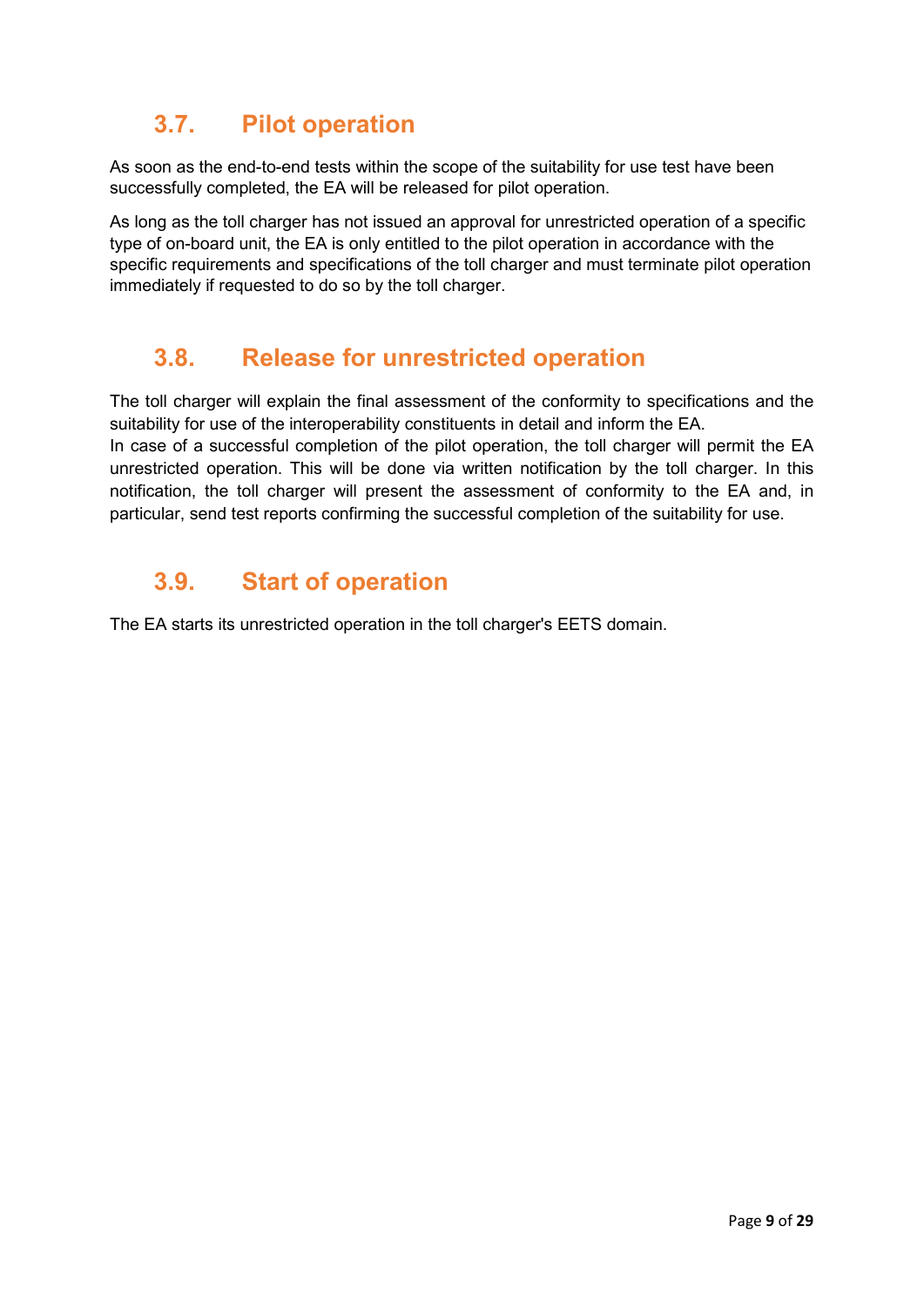# <span id="page-9-0"></span>**4. Economic conditions**

### <span id="page-9-1"></span>**4.1. Costs**

### <span id="page-9-2"></span>**4.1.1. Costs for a new EA**

The toll charger will charge the EA a lump sum of EUR 70,000 (net) for the costs incurred during the approval procedure. This amount includes in particular the costs incurred by the toll charger for the plausibility check and in the course of the suitability for use test (including all interface tests).

In addition, all costs charged to the toll charger by third parties for the on-board unit tests will be passed on in full by the toll charger to the EA. In addition, the toll charger will charge 15% of these costs to the EA for internal expenses of the toll charger within the context of the onboard unit tests.

The amounts are due for payment within 28 days from the date of the toll charger's invoice.

### <span id="page-9-3"></span>**4.1.2. Costs for an already approved EA**

In the case of an already approved EA, it may be necessary in the event of the use of new types of on-board unit by the EA or changes to an already approved on-board unit type of the EA (e.g.: software update), to repeat certain on-board unit tests.

A fee of EUR 3,000 (net) will be charged for the document check of a new type of on-board unit. In the case of changes to an already approved type of on-board unit, EUR 1,000 (net) will be charged for this test.

ASFINAG will fully charge to the EA all costs of the toll charger which are charged to the toll charger by third parties for a repetition of the tests. In addition, the toll charger will charge 15% of these costs to the EA for internal expenses of the toll charger within the scope of the tests.

Within the scope of this document check, it will be determined which test scenarios are to be carried out for the respective type of on-board unit in accordance with Annex [EETS\_acc]. The EA will be invoiced EUR 500 (net) for each required test scenario carried out by the toll charger.

The amounts are due for payment within 28 days from the date of the toll charger's invoice.

### <span id="page-9-4"></span>**4.2. Financial guarantee**

After conclusion of an EETS contract and for the duration of the contractual relationship, the toll charger shall take out bad debt insurance to cover the risk of non-payment for claims of the toll charger against the EA. The costs of this insurance shall be borne by the toll charger. The assessment of whether insurance coverage can be offered for the default of the toll charger's claims against the EA shall be made by the insurance company. The toll charger is free to choose the insurance company.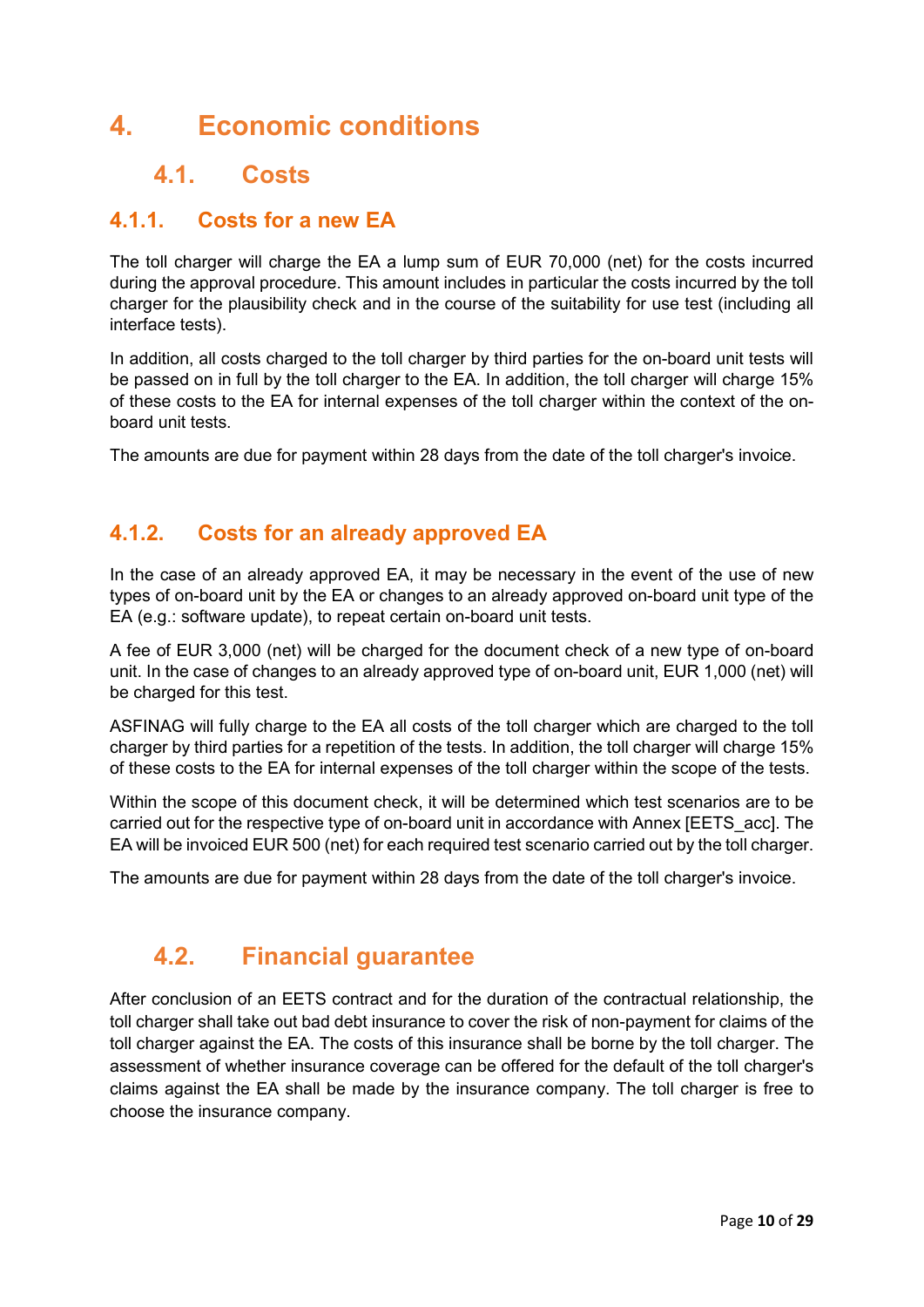In the event that a bad debt insurance to cover the risk of non-payment for claims of the toll charger against the EA cannot be taken out or can no longer be taken out in full, the following regulation shall apply:

In order to secure payment claims concerning toll revenues, the EA shall provide the toll charger within 14 days after request:

• with an abstract, irrevocable, unconditional **bank guarantee** payable on first demand by the beneficiary, without any examination of the legal grounds and waiving any objection arising from the underlying legal relationship, from a credit institution established in a Member State of the EEA or the EU with at least a Single A rating (Standard & Poor's) or A2 (Moody's) (or with this equivalent rating), or

in the amount of an average monthly turnover ("**Collateral**").

The amount of the Collateral shall be determined by the toll charger on the basis of the amount of toll transactions paid by the EA in the previous year. If the EA is a company with which there has been no business relationship within the framework of EETS in the past, the amount shall be determined on the basis of the expected monthly average amount of toll transactions that the EA is expected to pay on the basis of the expected revenues estimated in its business plan. The EA is obliged to provide the toll charger with the comprehensible evidence and documents required to determine the amount of the Collateral in good time before the conclusion of the contract and must be available for queries from the toll charger. If, despite a single request, the EA does not provide or does not subsequently provide any comprehensible evidence or does not provide the required information, the amount of the Collateral shall be estimated and determined by the toll charger at its reasonable discretion on the basis of the expected average monthly turnover.

The term of the bank guarantee must be at least 12 months and must be extended for at least 12 further months at the latest 14 days before the end of the term. In the case of an extension of the Collateral, the average monthly turnover of the turnover processed by the toll charger via the EA over the last 12 months shall be taken into account. In the event of a non-timely extension, the toll charger is entitled to draw on the entire bank guarantee or to realise the equivalent financial instrument acceptable to the toll charger and to retain the amount thus obtained as collateral for toll revenues for the time being, until a new bank guarantee or an equivalent financial instrument acceptable to the toll charger is available from the EA, but is also entitled to terminate the EETS contract with the EA immediately and without notice. In the event that the toll charger draws on the original bank guarantee but does not terminate the EETS contract in the event of a failure to replace it in due time, the toll charger shall repay the drawn security amount to the EA against subsequent presentation of a bank guarantee, without interest and less any bank charges and less the toll charger's outstanding claims against the EA up to that point.

The withdrawal of the bank guarantee does not release the EA from the timely payment of the transmitted toll claims.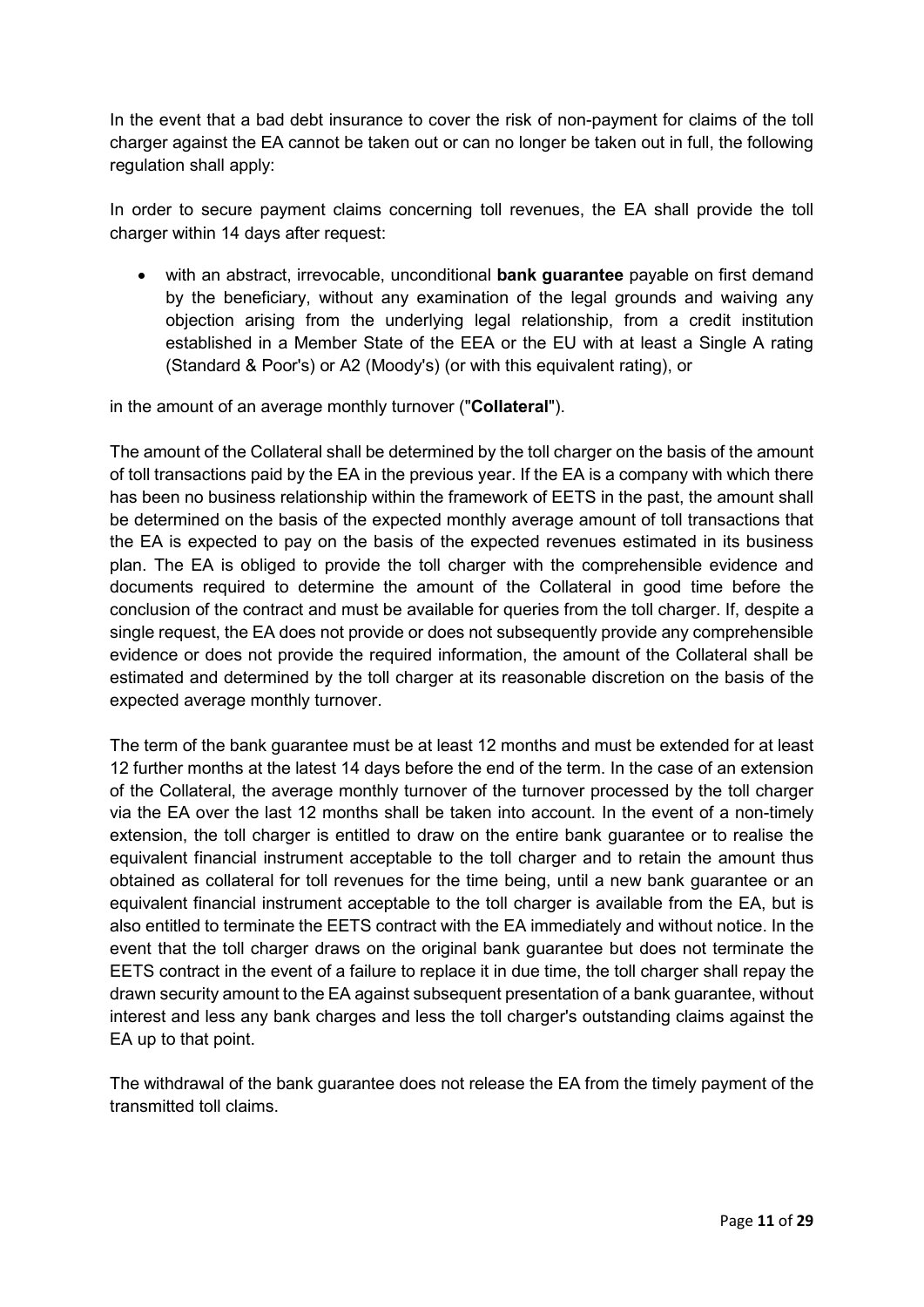## <span id="page-11-0"></span>**4.3. Settlement**

The toll services provided to EETS users in the course of the provision of the electronic toll service are hereinafter referred to as "**SERVICES**".

The toll charger transmits to the EA and the EA pays the toll charger for the SERVICES. The EA, in turn, may charge its EETS users for the SERVICES on behalf of and for the account of the toll charger. Alternatively, the EA may also charge the EETS user for the SERVICES in its own name and for its own account.

By paying the toll to its EA, the EETS user is deemed to have fulfilled its payment obligations to the toll charger. However, if two or more on-board units are installed or carried in a vehicle, the EETS user is responsible for using or activating only one corresponding on-board unit for ASFINAG's EETS domain.

The data of all postpaid toll transactions per on-board unit are recorded electronically by the toll charger and transmitted to the EA in electronic form. The transmission of this billing data according to document [EP\_IF] shall take place daily in electronic form; however, at the latest within a period of 90 days, calculated from 00:00 hours of the day following the use of the SERVICE. The costs of the electronic transfer shall be borne by the toll charger.

The EA shall notify the toll charger of missing or incorrect transmissions of the billing data by e-mail or other suitable means within one week. After transmission of the billing data, the EA shall electronically confirm the daily rates within 48 hours (in words: forty-eight hours) or electronically reject individual transactions, stating the exact reasons. If the EA does not explicitly reject individual pieces of or all settlement data within this period, these are deemed to have been accepted by it. The rejection of a transaction by the EA does not suspend the due date of the toll charger's toll claim against the EA. The toll charger is free to take any legal action against the EA to recover payment for justified claims arising from billing data.

In cases where, in determining the toll applicable to a particular vehicle, there is a difference between the vehicle classification used by the EA and that followed by the toll charger, the toll charger's classification shall prevail unless an error can be demonstrated.

### <span id="page-11-1"></span>**4.3.1. Remuneration**

The toll charger shall grant the EA a remuneration for its services for the EETS domain of ASFINAG. This remuneration includes all services provided by the EA in the course of its activities as such, in particular the EA's services in the area of billing toll services, managing customer relationships and making on-board units available to the EETS user.

The amount of the remuneration is set out in the EETS contract.

The toll charger shall pay the remuneration from the time the EA commences operations. The start of operation shall be deemed to be the release date for pilot operation in the EETS domain of ASFINAG as specified by ASFINAG and communicated to the EA in writing.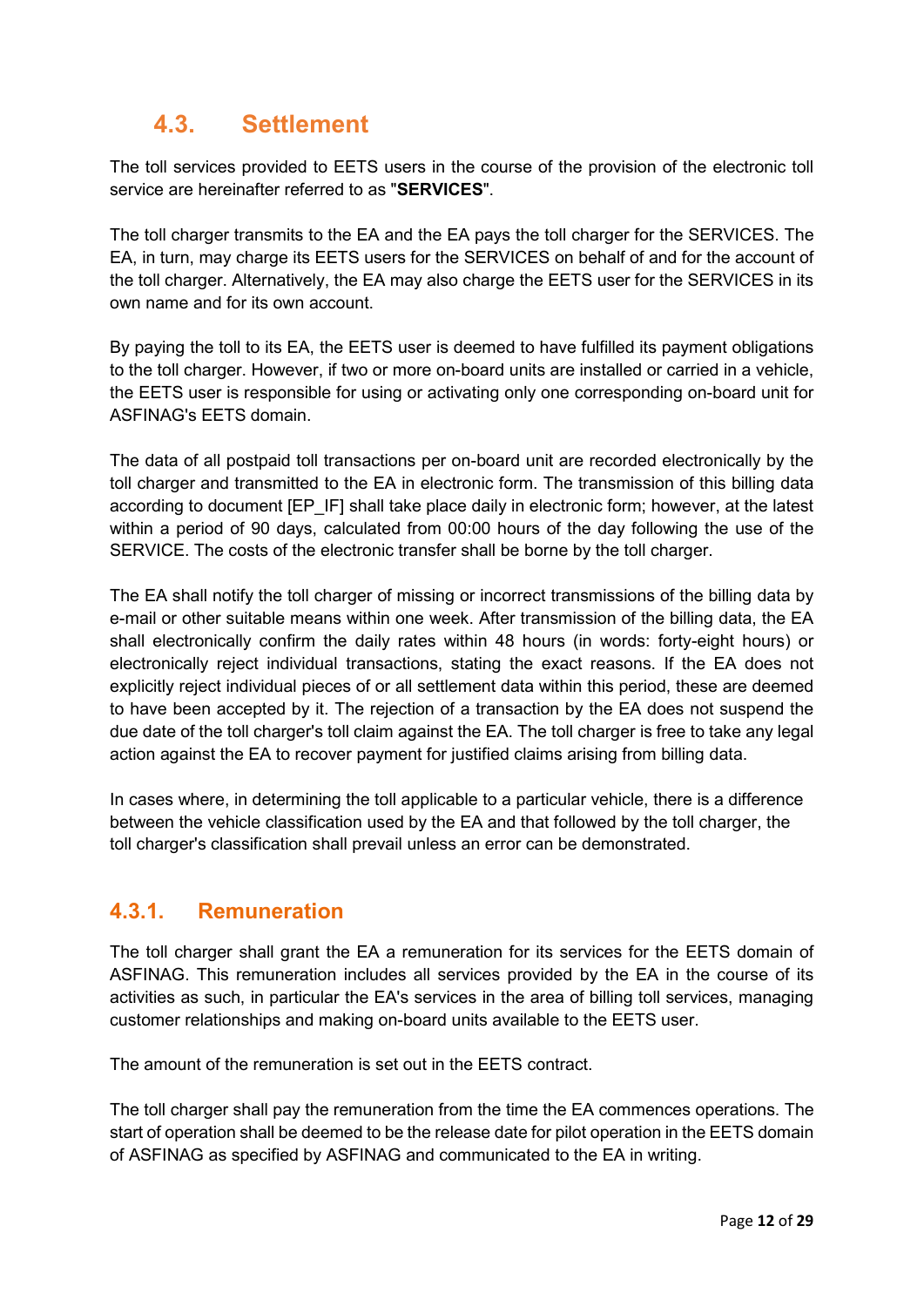The method by which the EA's remuneration is determined is transparent, non-discriminatory and the same for all EA authorised in ASFINAG's EETS domain.

The EA's remuneration consists of a discount ("Disagio"), the amount of which is determined on the basis of the respective settled monthly net sales of the EA. The procedure for determining the amount of the Disagio takes into account the services provided by the EA and follows the same structure as the remuneration of the main service provider. However, since the main service provider also performs other tasks in ASFINAG's EETS domain, not all cost blocks that are remunerated to the main service provider are taken into account when calculating the EA's remuneration.

The following main tasks are exclusively provided by the main service provicer in the EETS domain of ASFINAG: the establishment, maintenance and operation of a distribution point network in Austria as well as the acceptance of all customers regardless of their creditworthiness (contracting obligation) by the main service provider (§ 7 Abs 1 BStMG).

### <span id="page-12-0"></span>**4.3.2. Payment/interest on arrears**

The amounts resulting from the billing data are to be paid to the toll charger without deductions within 28 days of the transmission of the billing data. The transfers are free of charge for the toll charger and are to be made exclusively in Euros. Any charges of the bank holding the toll charger's account shall be borne by the toll charger.

It should be noted that the term "day" or "days" refers to calendar days.

In the event of late crediting, the toll charger shall be entitled to charge interest on arrears in accordance with Section 456 of the Austrian Commercial Code (UGB) at a rate of 9.2% above the base interest rate of the European Central Bank from the due date.

If due billing dates are not paid despite a reminder and the setting of a grace period of 8 days and the threat of temporarily suspending the authorisation of the EA, the toll charger has the right to immediately suspend the authorisation of the EA to pay tolls without notice. If payment of due billing data is still not made, the toll charger may, after setting a final grace period of 14 days and threatening to terminate the contract, immediately terminate the EETS contract without notice, indemnify itself under the performance bond in accordance with section 4.2 of these specifications for the EETS domain, if such a bond has been issued, and take all other measures to which it is legally entitled.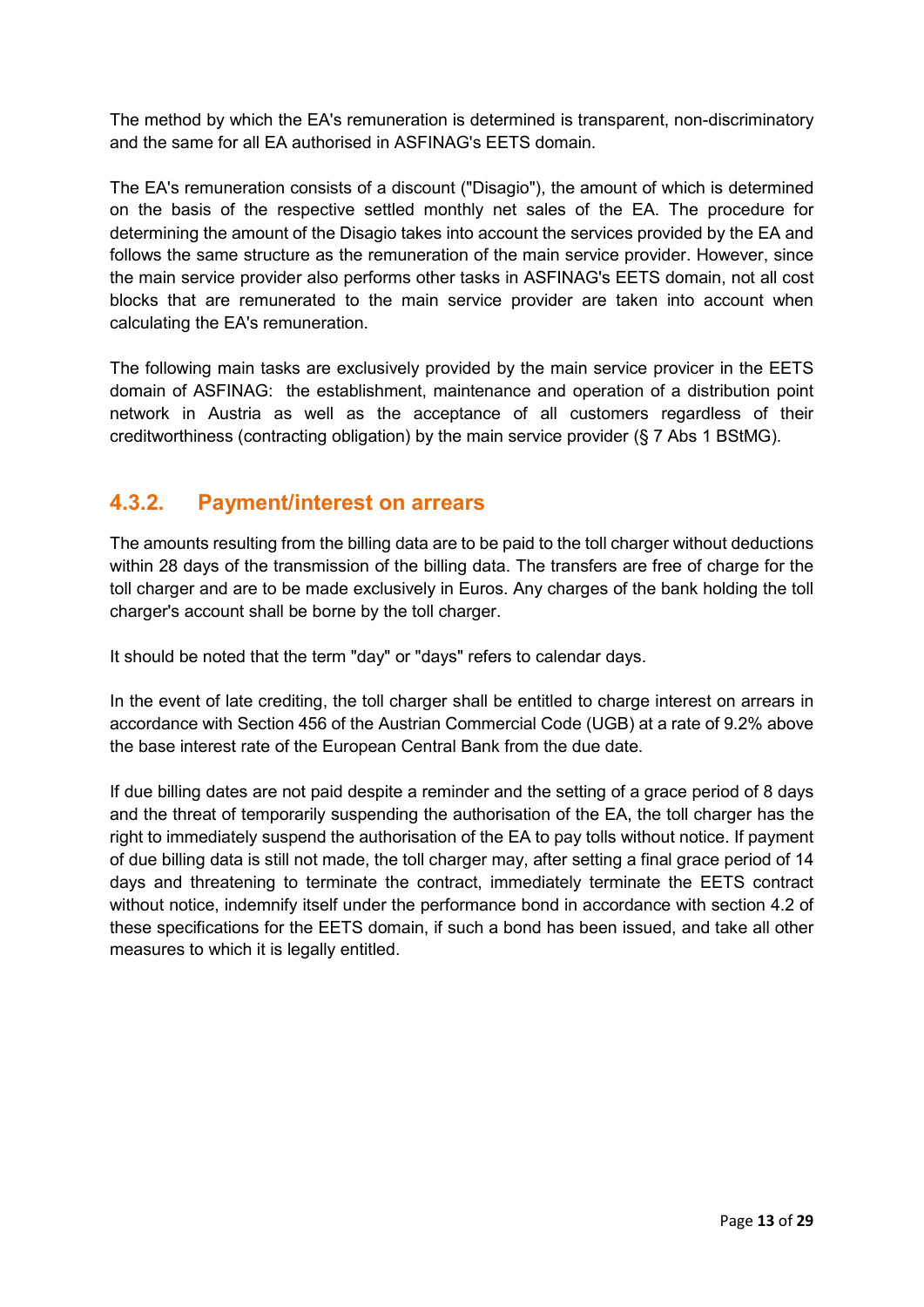# <span id="page-13-0"></span>**5. Additional tasks and duties of the EA**

### <span id="page-13-1"></span>**5.1. Providing its EETS users with on-board units**

The EA shall provide its EETS users with an on-board unit approved in accordance with Directive EU/2019/520 and the specifications for the EETS domain.

The EA shall ensure, in accordance with the EETS domain statement that all parameters required for the use of the toll system and for the provision of the SERVICES are personalised in the approved on-board unit.

The EA shall ensure that the data personalised in the approved on-board unit (such as vehicle license plate number and, in particular, all parameters required for the calculation of the tariff: vehicle category, number of axles, EURO emission class etc) are complete and correct.

The EA shall ensure that it updates the data personalised in the approved on-board unit immediately if the EETS user makes changes to its vehicle (e.g. vehicle exchange while retaining the license plate number, ...).

At the request of the toll charger, the EA shall provide the toll charger with copies of all verification documents from which the data personalised in the approved on-board unit can be derived. All other obligations as set out in the EETS domain (and associated annexes) also apply.

The EA shall ensure that the toll charger can easily and unambiguously identify whether a vehicle circulating in its EETS domain with mandatory use of an on-board unit and which is expected to use EETS is indeed equipped with a validated and properly functioning on-board unit providing correct information.

## <span id="page-13-2"></span>**5.2. Approved on-board units**

In the course of registering its EETS users and equipping them with an approved on-board unit, the EA must ensure, by imposing corresponding obligations on its EETS users, that the respective on-board unit is correctly mounted and functional in the corresponding vehicle of the EETS user, and that the toll payment obligations can thereby be fulfilled by the EETS user in accordance with the specifications in the BStMG and the tolling regulations.

All EETS users of the EA are deemed to be registered in the postpaid procedure in the toll system of the toll charger through being equipped with an approved on-board unit of the EA.

The details of the data to be stored in the on-board unit are set out in the document "EETS DSRC Tolling Data Specification" [EETS\_data].

Insofar as an approved on-board unit has been issued by the EA and has not been blocked, the EETS user is entitled to use the road network subject to tolls with the relevant on-board unit for the vehicle registered with it.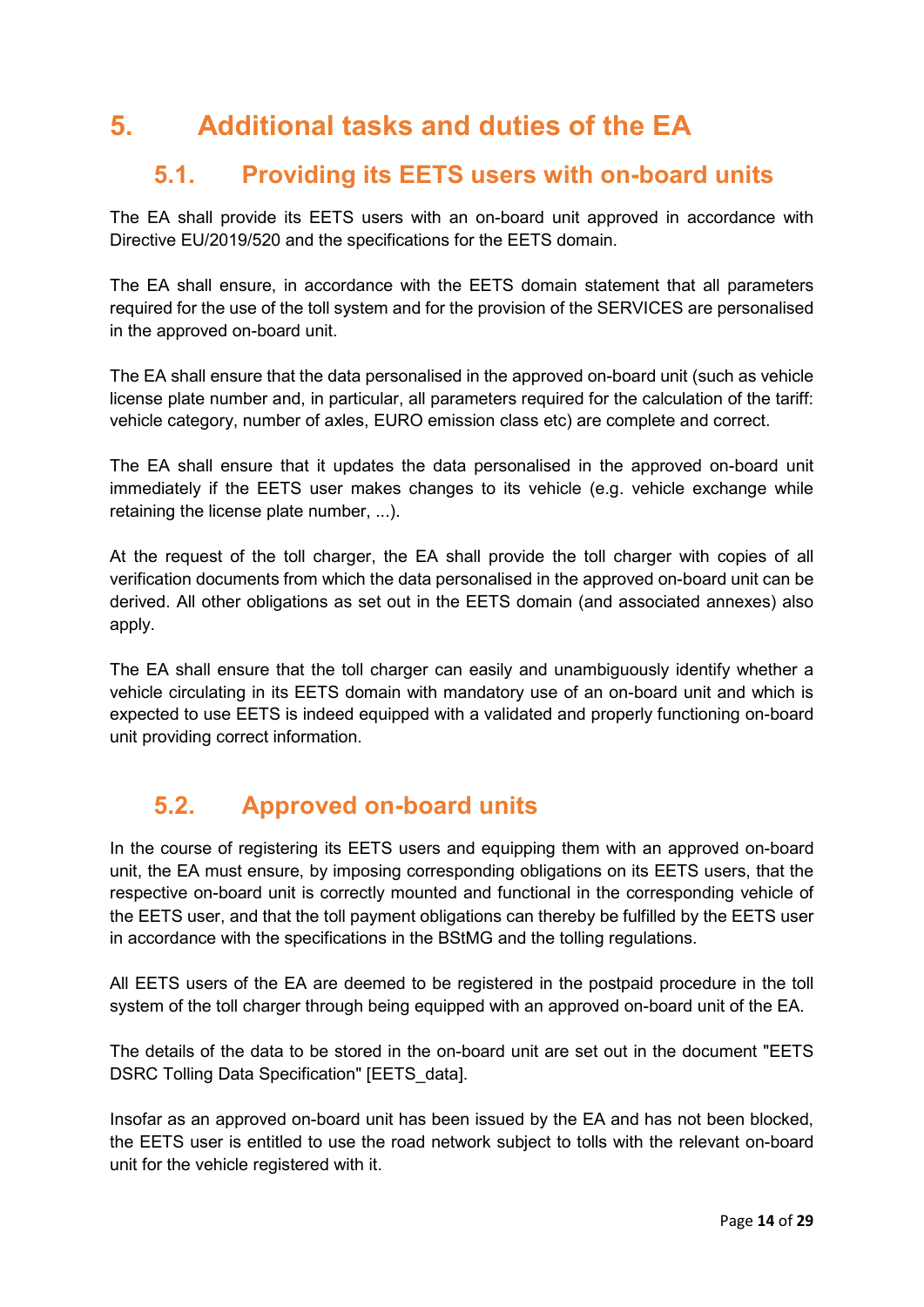The toll charger is not obliged to carry out any further checks. The EA is not entitled to raise an objection of illegitimate use against the toll charger.

### <span id="page-14-0"></span>**5.2.1. User list (White List)**

The EA shall provide the toll charger periodically, as a rule once a day, and in compliance with data protection provisions, with electronic information on the contractual data of its users via data transmission in file form in accordance with document [EP\_IF] ("User Data"), for the purpose of (i) random checks of tariff-determining vehicle characteristics (e.g. EURO emission classes, etc.), (ii) verification of whether an active contract exists within the context of subsequent payment*,* and (iii) enforcement (in particular to identify toll evaders and subsequently to request them to pay a substitute toll). The proper provision of the user data on a server specified by the toll charger ("EasyGo Hub") is guaranteed by the EA. The risk and costs of the provision or transmission are borne by the EA. Details are regulated in document [EP\_IF].

The EA is obliged to update the user list properly and is responsible for the correctness and completeness of the user data. The toll charger is not obliged to check the correctness and completeness of the user list.

The user list does not serve to legitimise EETS users in the toll charger's system and, in the event of contradictions between an approved on-board unit (identified by an approved EFC ContextMark) and the user list, the on-board unit identified by an approved EFC ContextMark shall take precedence.

## <span id="page-14-1"></span>**5.3. Blocking of on-board units**

### <span id="page-14-2"></span>**5.3.1. Blocking of on-board units; effect**

The blocking of on-board units, such as in the case of loss of vehicles and/or on-board units or in the case that an EETS user loses the status of a legitimate contract partner of the EA, is the responsibility of the EA. The EA will keep and continuously update a blocking list of the blocked on-board units.

After the toll charger has been notified by the EA of the blocking of an on-board unit and the PAN (Personal Account Number) and on-board unit number of the on-board unit to be blocked, the toll charger will exclude the blocked on-board units from further toll payment no later than 6 hours after receipt at a specified server ("EasyGo Hub").

### <span id="page-14-3"></span>**5.3.2. Blocking data (Black List)**

The EA shall provide the toll charger, at its own expense and risk, periodically, usually once a day, with electronic black list data via data transmission in file form according to document [EP\_IF], by means of which the no longer authorised on-board units of the EA can be identified. The proper provision of the blocking data at a specified server ("EasyGo Hub") is ensured by the EA. The risk and costs of the provision or transmission are borne by the EA. The toll charger is obliged to accept the transmitted data or to retrieve the provided data and to confirm its receipt. Details are regulated in the document [EP\_IF].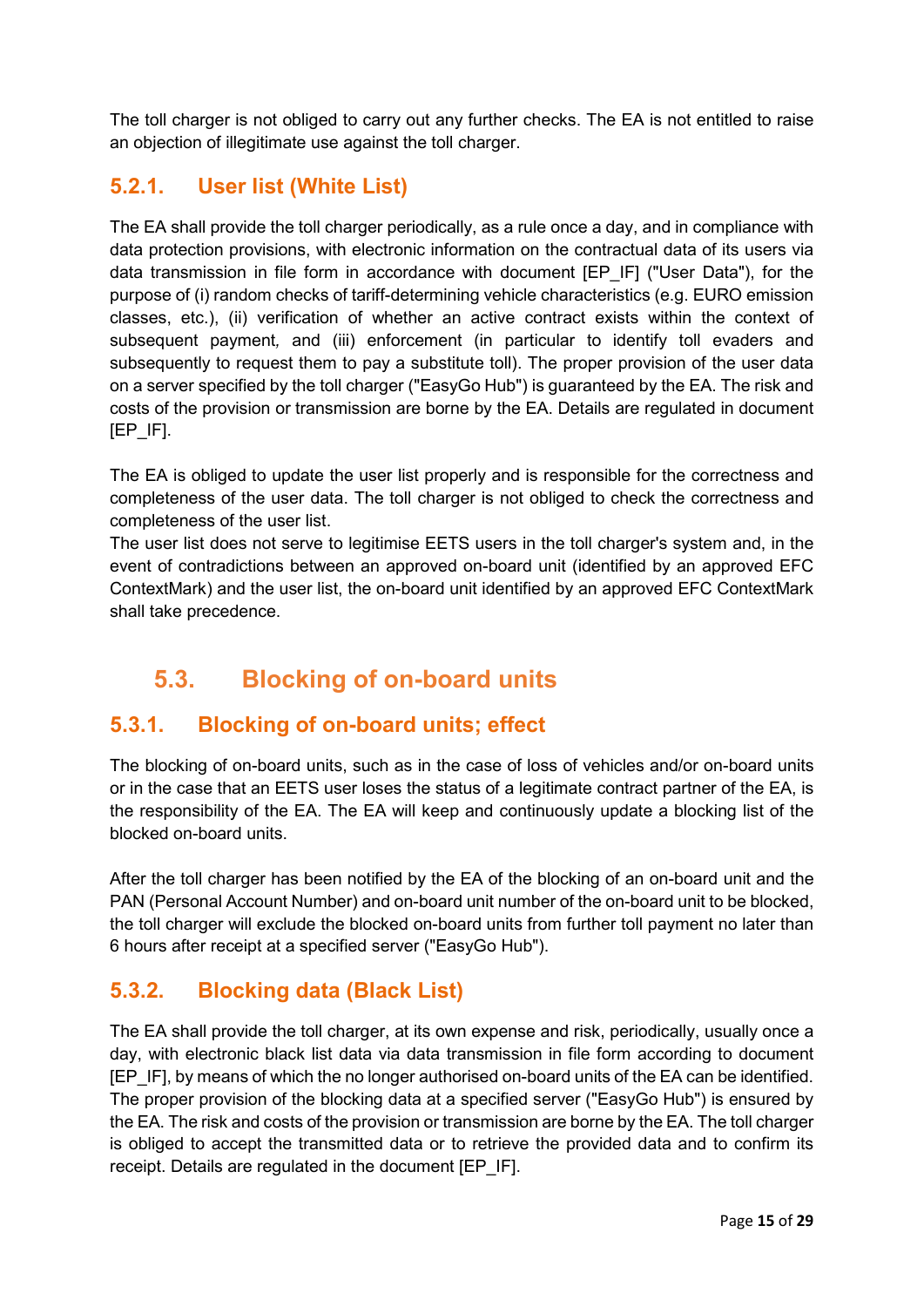The proper updating of the blocking data at the toll charger is the responsibility of and at the expense of the toll charger.

### <span id="page-15-0"></span>**5.3.3. Transmission problems**

If, for technical or other reasons, it is not possible to properly provide or transfer the blocking data from the EA, the blocking list in operation at that time shall continue to apply. If the toll charger is unable to properly provide or transfer the blocked data for technical or other reasons, the EA shall be informed of this as soon as possible. In this case, the latter must immediately provide the toll charger with all the support that is necessary and required to ensure the proper provision or transfer of the blocking data.

If the blocking data cannot be properly transferred for reasons for which the toll charger is solely responsible, the risk of any use or misuse of unauthorised on-board units is transferred to the toll charger six hours after receipt at the EasyGo Hub.

### <span id="page-15-1"></span>**5.3.4. Transfer of risk**

As soon as the blocking data is updated in the roadside equipment, but no later than six hours after receipt at the EasyGo Hub, the toll charger assumes liability for the billing of toll services for blocked on-board units of the EA. SERVICES incurred up to this point for the EA's registered EETS users shall be borne in full by the EA.

### <span id="page-15-2"></span>**5.4. Cooperation with the toll charger**

The toll charger may, in accordance with Article 2 of Commission Implementing Regulation (EU) 2020/204 of 28 November 2019, request the EA to cooperate in unannounced, in-depth toll system tests involving the inspection of vehicles operating or having recently operated in the toll charger's EETS domain.

### <span id="page-15-3"></span>**5.5. Obligations towards EETS users**

The EA's contractual conditions do not differentiate between the nationality of the EETS user, the Member State of residence of the EETS user or the Member State in which the vehicle is registered. When entering into a contract, the EA informs the EETS user about valid means of payment and, in accordance with Regulation (EU) 2016/679, about the processing of its personal data and the rights stemming from applicable legislation on the protection of personal data.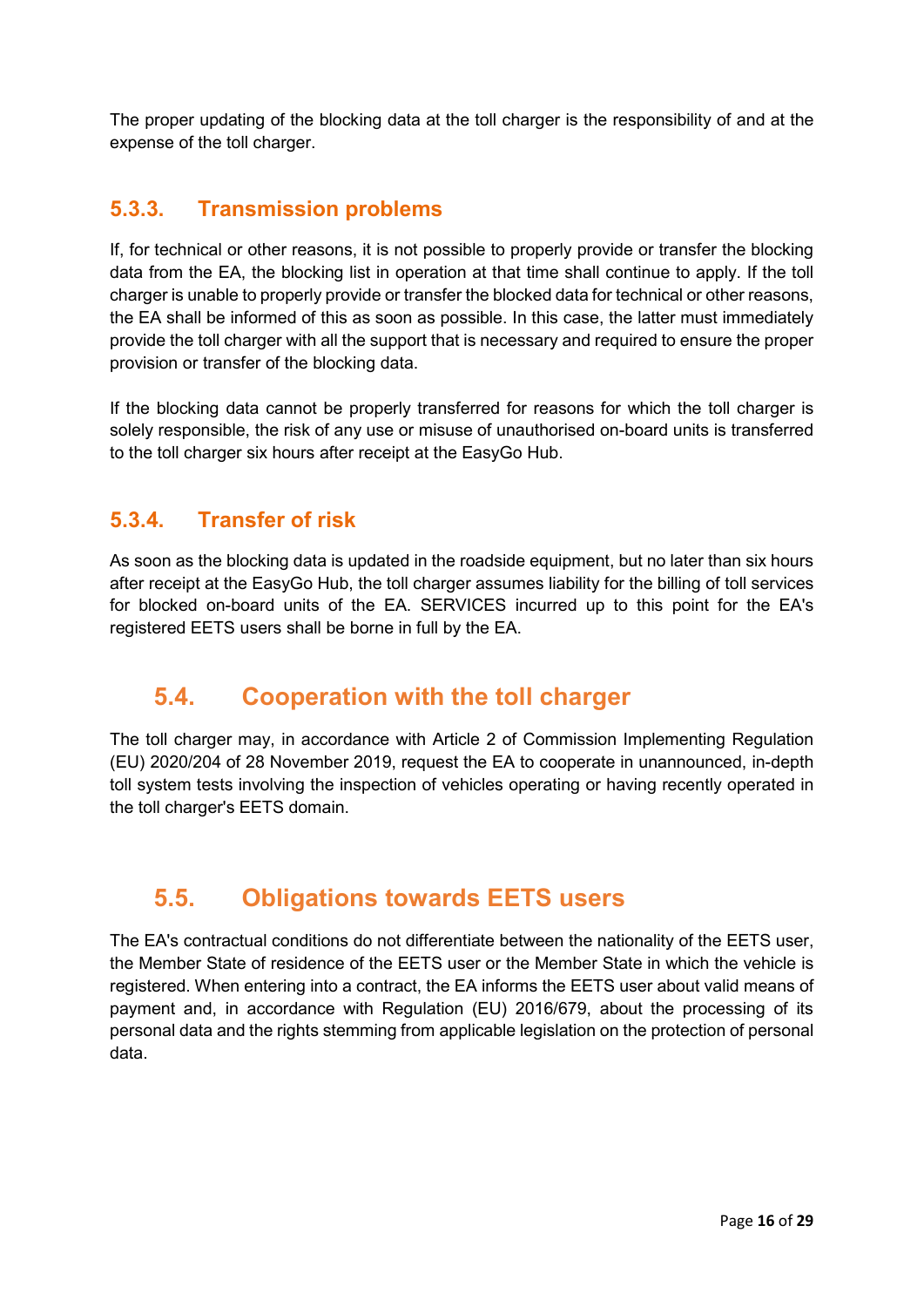# <span id="page-16-0"></span>**6. Technical requirements for EETS providers**

#### **Technologies used:**

The toll system is designed as a Multilane Freeflow Dedicated Short Range Communication (DSRC) system based on the European Standard EN15509. For each toll section, DSRC transceivers (so-called beacons) are usually mounted on supporting structures above the carriageways. The toll transactions are carried out with access protection according to Security Level 1 of EN15509, which also generates two authenticators.

#### **Requirements of the on-board unit:**

The on-board unit must support CEN-DSRC transactions according to EN15509 in the 5.8 GHz range. Furthermore, a user interface shall be provided that allows the declaration of the vehicle category as well as the retrieval and playback of status information (optical and acoustic). The on-board unit shall be able to communicate in multi-lane free-flow mode with overlapping communication zones of the DSRC transceivers operating on different channels without loss of sensitivity.

For detailed definitions of the on-board unit and DSRC interface requirements, please refer to the following documents:

- "EETS-OBE Requirements Specification" [EETS-OBE req],
- "EETS-DSRC transaction for tolling and enforcement [EETS-DSRC],

For detailed specifications on the format and content of the toll transaction data, personalisation and configuration, reference is made to EN 15509 as well as EN ISO 14906 and to the following document:

• "EETS DSRC Tolling Data Specification" [EETS\_data].

#### **On-board unit proof of conformity:**

The proof of conformity of the on-board unit according to Article 15 of Directive EU/2019/520 shall be provided by a manufacturer's declaration of conformity as defined in that Directive. Further details are presented in the EETS Acceptance Procedures [EETS\_acc].

#### **Proof of suitability for use of the on-board unit:**

The required proof of suitability for use shall be provided by means of a suitability for use test, taking into account the type and degree of personalisation carried out by the EA in accordance with **[EETS** acc].

### <span id="page-16-1"></span>**6.1. Toll transaction concept**

#### <span id="page-16-2"></span>**6.1.1. Processes/interfaces for technical concept**

#### **Data interface between the EA and the toll charger:**

The exchange of information between the ASFINAG central system and the systems of the EA is based on an interface that offers the following functionalities, among others: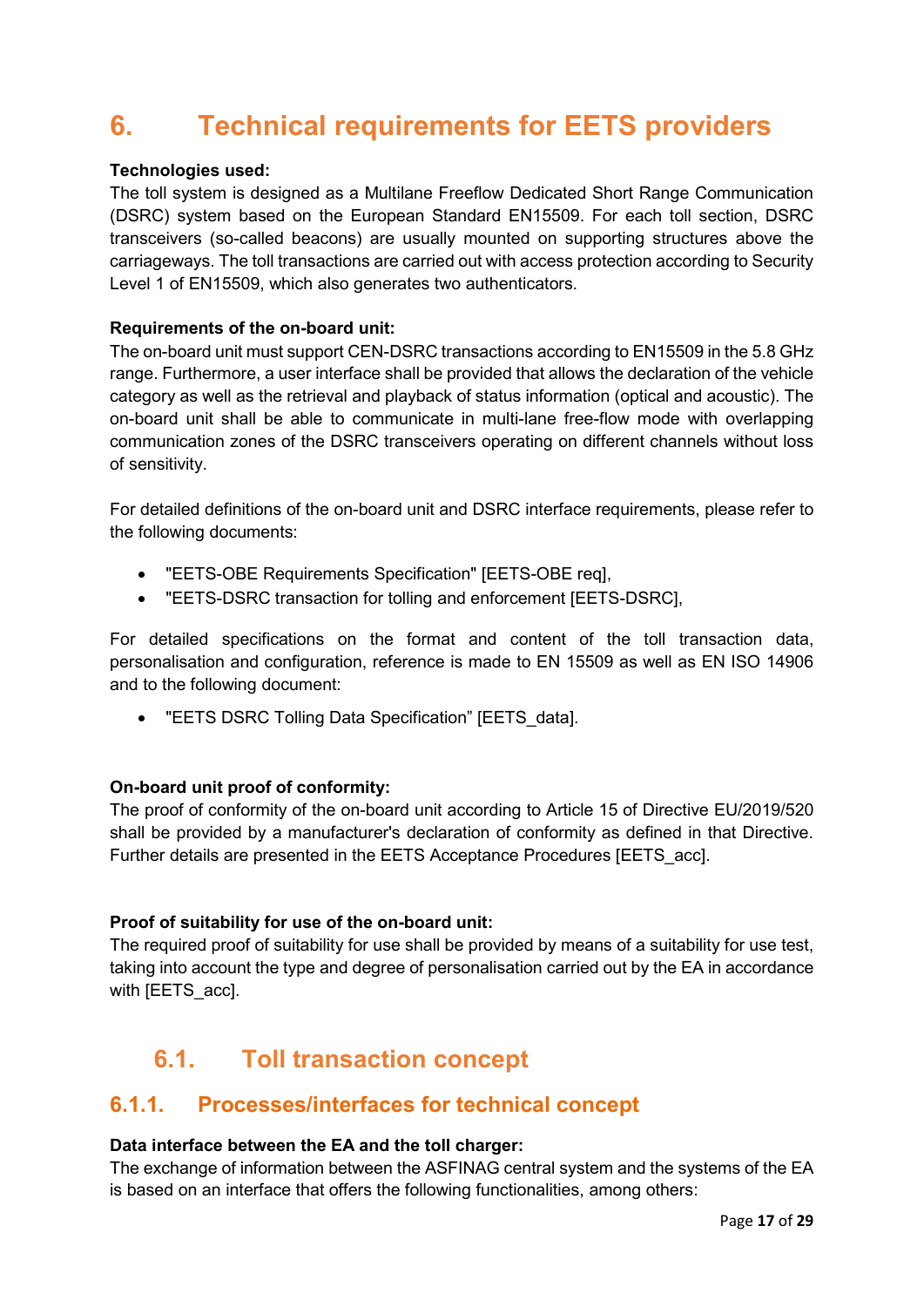- Exchange of safety objects
- Transmission of information on the toll area
- Transmission of information on approved on-board unit types
- Transmission of blacklist information
- Transmission of toll claims respectively usage information
- Exchange of enforcement information
- Transmission of user lists
- Exchange of quality assurance information

For detailed specifications on this interface, please refer to the following document:

• "EETS Back Office Interface Specification" [EP\_IF].

### <span id="page-17-0"></span>**6.2. Quality measurement and management**

#### <span id="page-17-1"></span>**6.2.1. Transaction quality**

In addition to its other obligations, the EA shall comply, in particular, to the toll transactions triggered by its EETS users with the transaction quality described in the following in general and in more detail in [EP\_QM], measured in the manner described in general below and in more detail in [EP\_QM].

The transaction quality consists of the following quality parameters:

- DSRC Error Ratio
- Ratio of "erroneous transactions"
- Ratio of "transactions that can be recalculated"
- Ratio of "non-recoverable transactions to control entities"

#### **Determination of transaction quality:**

The detailed conditions for determining the individual parameters are explained in detail in [EP\_QM].

The transaction quality is always determined and checked for the respective past month. The relevant quotas for the individual quality parameters of the reference on-board units as well as the on-board unit types of the EA in use are communicated by the toll charger to the EA by the last day of the following month at the latest.

#### **System failure**

System failure is understood to mean a systematic, prolonged failure for which the EA is responsible and which cannot be remedied within a reasonable period of time (in the sense of the non-execution of correct toll transactions) of a part of a type of on-board unit of the EA in use, as defined in more detail in [EETS\_proc] (for details see [EETS\_proc]).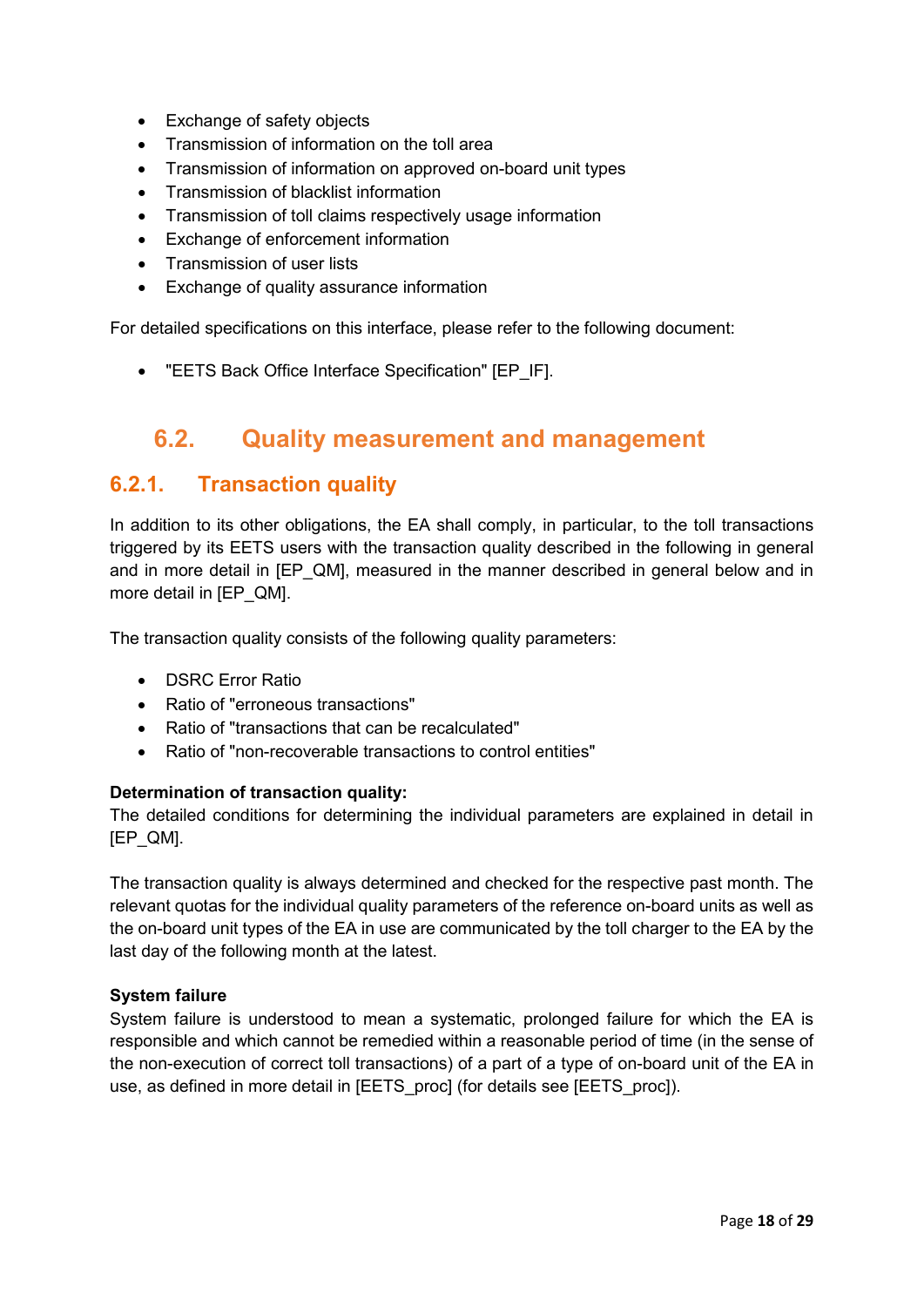### <span id="page-18-0"></span>**6.2.2. Measures in the event of failure to achieve the required transaction quality**

#### <span id="page-18-1"></span>**6.2.2.1. Quality measurement and management**

The EA is obliged to implement a quality measurement and management system, to monitor compliance with the transaction quality on an ongoing basis and, as far as foreseeable, to take appropriate measures to counteract any deterioration in the transaction quality (also to be expected in the future) that could potentially lead to a failure to comply with the required quality parameters. The EA shall inform the toll charger on an ongoing basis about the results of this quality measurement and the measures taken within the context of quality management.

The toll charger has also implemented a quality measurement and management system that monitors compliance with the transaction quality of its collection facilities.

#### <span id="page-18-2"></span>**6.2.2.2. Measures in case of system failure**

In the event of a system failure, the EA shall ensure that all affected on-board units are withdrawn from all its EETS users as soon as possible (e.g. as part of a recall campaign) and taken out of circulation and exchanged for another on-board unit authorised in the EETS domain (e.g. GO-Box).

#### <span id="page-18-3"></span>**6.2.3. Vehicle declaration**

The EA must issue a vehicle declaration to its respective EETS users, which must be carried along when driving on the Austrian EETS territory and must be presented at the request of the toll charger (by toll enforcement officers or in the course of a visit to a GO point of sale). This vehicle declaration shall contain at least the following information:

- Vehicle license plate number and country of registration
- PAN and OBU-ID as value (consisting of the data for EFC-ContextMark, ContractProvider, ManufacturerId and EquipmentOBUId)
- OBU-ID as barcode according to Code 128A
- Declared tariff-determining vehicle characteristics according to the Federal Roads Toll Act
- Designation of the EA
- Note for GO point of sale in Austria on how to use barcode (in DE)

The vehicle declaration enables the respective driver to check at any time the correct assignment of (i) the on-board unit to the corresponding vehicle and (ii) the tariff-determining vehicle characteristics set on the corresponding on-board unit in accordance with the Federal Roads Toll Act.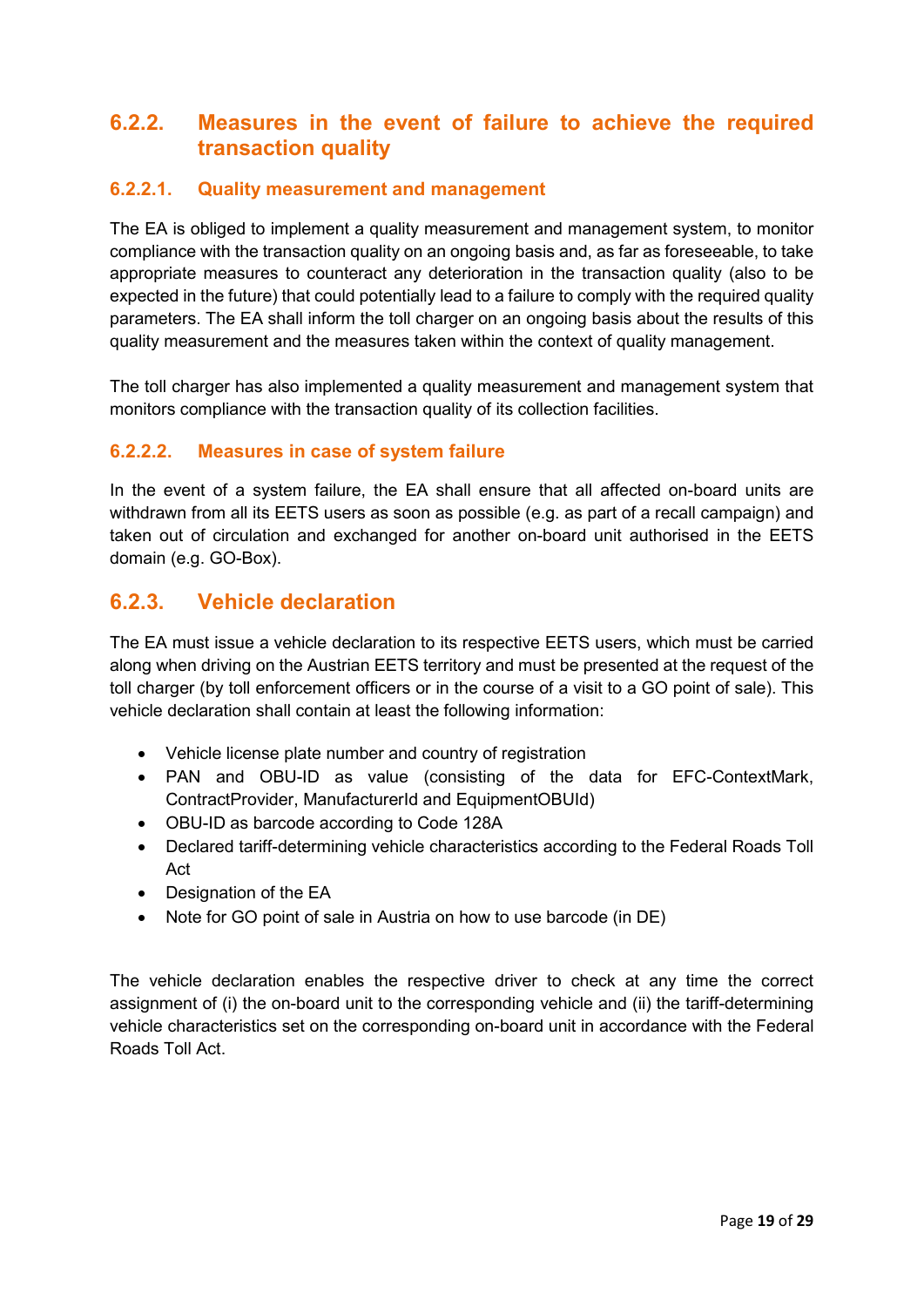## <span id="page-19-0"></span>**6.3. Change management, fault management**

### <span id="page-19-1"></span>**6.3.1. Change management**

Details of change management are set out in Fault and Change Management for EETS providers [EETS\_proc].

In the event of changes to the legal framework conditions, each party bears its own costs. Furthermore, the EA is obliged to adapt its system to system changes at the toll charger at its own expense (e.g. changes in toll technology, adaptation of data exchange interfaces).

The toll charger provides the EA with the interfaces described in this document and in the annexes. The costs for separately agreed adaptations explicitly requested by the EA shall be borne by the EA.

The toll charger shall inform the EA of any specific intended system changes within a reasonable period of time.

#### <span id="page-19-2"></span>**6.3.2. Fault management**

Both the toll charger and the EA shall inform the other party of any malfunctions or maintenance that have occurred, insofar as they affect the other party. Decisions on measures to be taken are made jointly.

Details on incident management are set out in [EETS\_proc].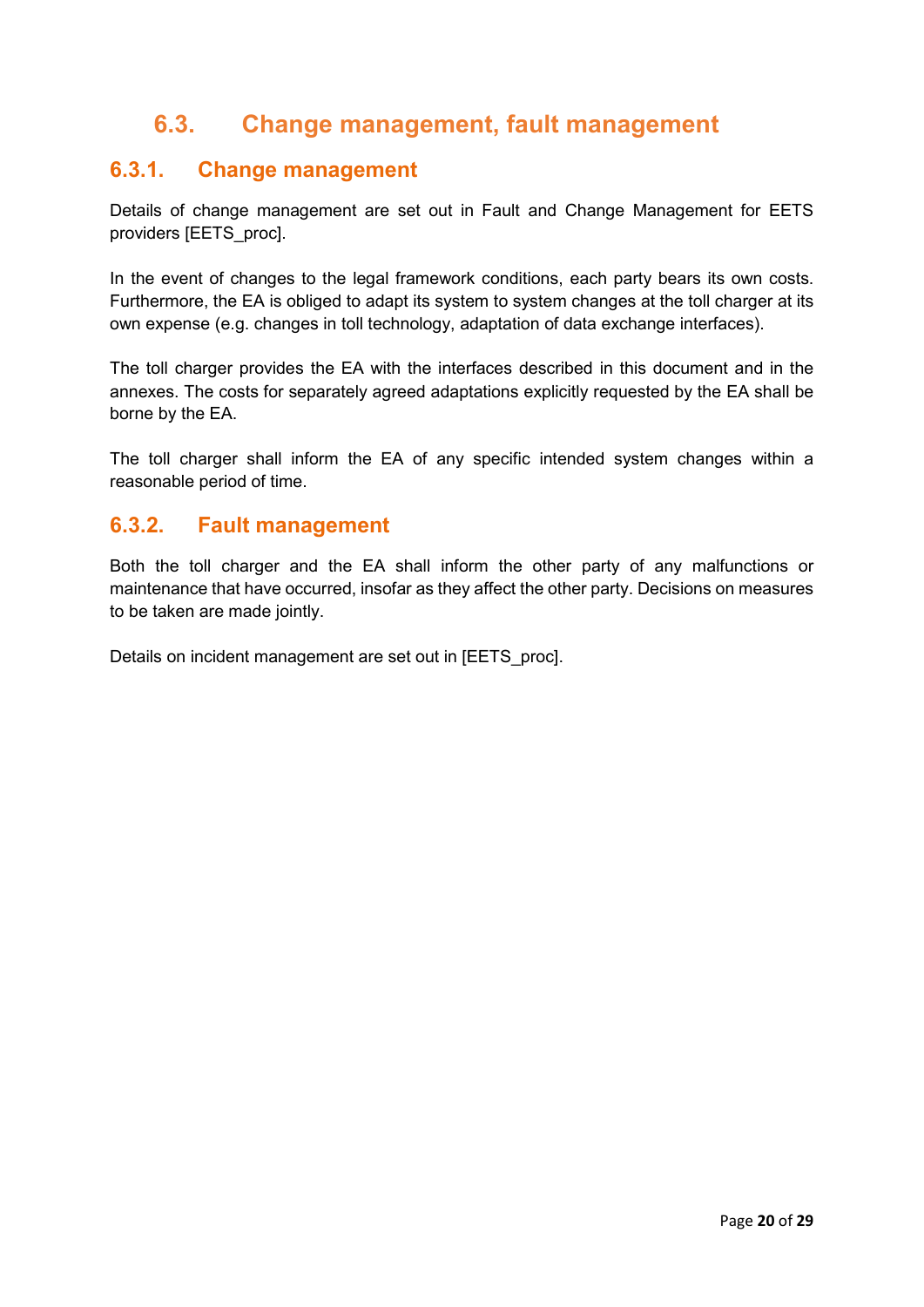# <span id="page-20-0"></span>**7. Distribution of roles in operational business**

### <span id="page-20-1"></span>**7.1. Customer service**

The customer relationship for toll processing exists between the EA and the EETS user. The EA is therefore solely responsible for customer service with the respective EETS user. In the event that EETS users contact the toll charger directly with toll-related questions, the toll charger has the right (but not the obligation) to refer such EETS users to its EA. However, in matters of enforcement and central retroactive payment, the toll charger's customer service can be contacted directly by EETS users.

The customer relationship of the EA with its EETS users does not affect the legal relationships of the users of the federal roads subject to tolling (toll debtors within the meaning of Section 4 BStMG) with the toll charger.

At no time is the EA entitled to grant its EETS users credit in the name of the toll charger without the consent of the toll charger (e.g. in connection with complaints by the EETS user about the toll charged). The EA is obliged to transmit its EETS users' applications for credits to the toll charger in order to determine their legitimacy. The toll charger will check the transmitted applications, inform the EA of the result of the check and, if necessary, send the EA a corresponding credit.

The EA undertakes to inform its EETS users that they are not entitled as EETS users to make use of the toll charger's customer service provided by ASFINAG for local customer contracts.

#### **Support service for the EA:**

The toll charger will provide the EA with customer service support to the extent necessary to handle the contractual relationship with the EA. The toll charger will provide the EA with a hotline and its own central e-mail address, which can be used to deal with those questions in which the EA is dependent on the toll charger. The toll charger's employees can be reached by the EA on this hotline during normal office hours and communication can take place at least in German and English.

In addition, the EA must name a suitable contact person who will be available to the toll charger if necessary.

## <span id="page-20-2"></span>**7.2. Enforcement**

Drivers who use the road network subject to tolls without properly paying the distance-related toll are committing an administrative offence (offence of toll evasion according to § 20 BStMG).

In the case of toll evasion, the EA is subject to the following obligations to cooperate and liabilities:

Upon request by the toll charger, the EA must immediately, at the latest within the period specified below, provide the data of the holder of the registration certificate with whose vehicle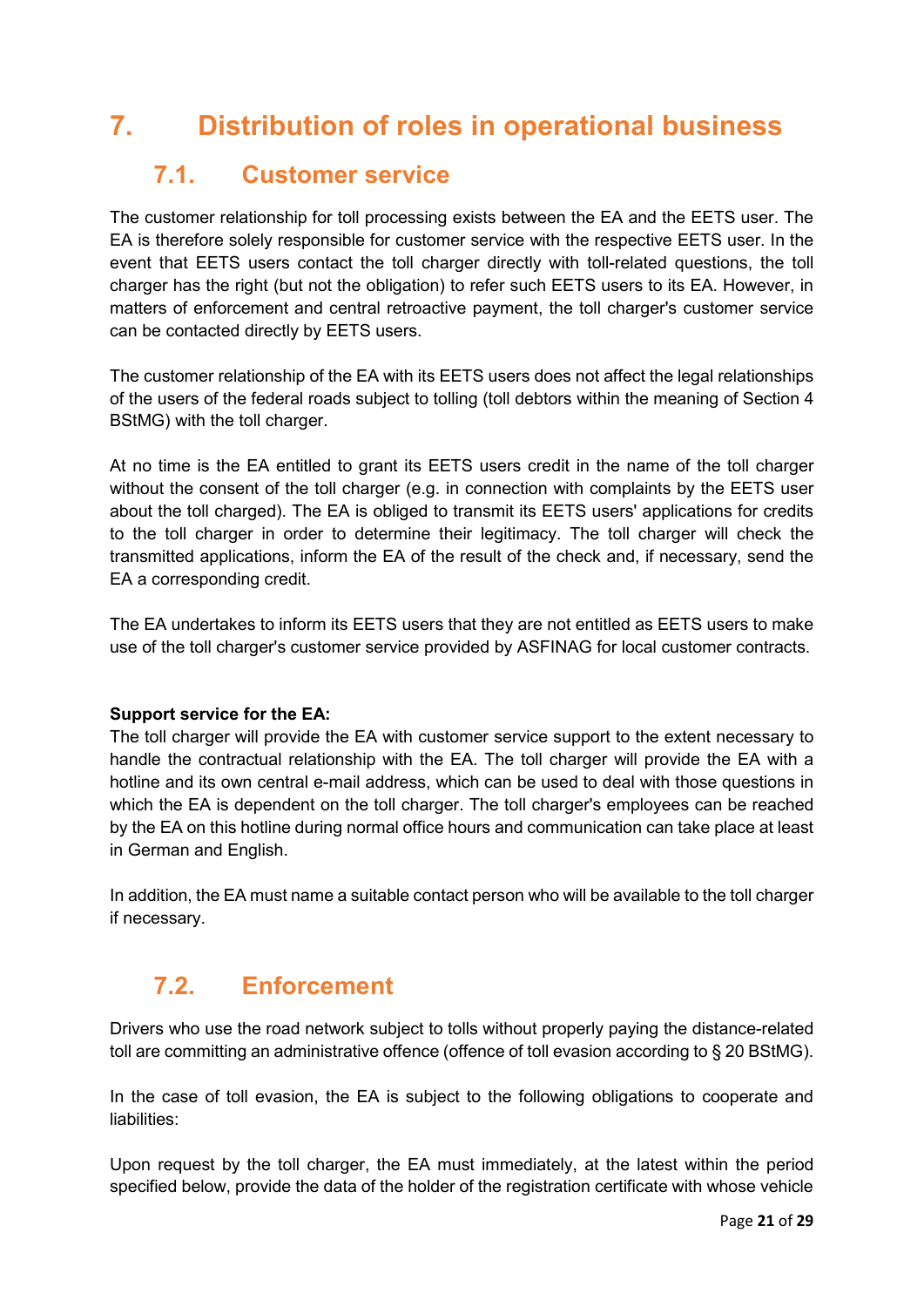the offence of toll evasion was committed or pay the toll charger the substitute toll. In the event that the EA does not fulfil this obligation in due time, a fee in the amount of the substitute toll(s) incurred will be due to the EA after the toll charger has set a grace period.

In concrete terms, the following cases must be distinguished within this context:

#### **(1) The on-board unit is blocked (i.e. appears on the black list):**

The EA is obliged to provide the toll charger with the name and address of the relevant holder of the registration certificate within 5 working days via an electronic interface to be agreed upon, upon request based on the existence of an offence.

The EA shall not be liable to pay the substitute toll in this case.

**(2) The on-board unit does not trigger a transaction, such a transaction cannot be determined by gap closure and the vehicle licence plate number of the toll evader can be assigned to one (or more) specific EETS on-board unit(s) on the basis of the user list and does not appear on the black list:**

Upon notification by the toll charger of the existence of an offence, the EA is obliged either (i) to transmit the name and address of the relevant holder of the registration certificate to the toll charger within 5 working days via an electronic interface to be agreed, or (ii) to pay the toll charger the substitute toll, insofar as the toll charger can substantiate the facts of the improper payment of the toll to the EA.

If an assignment to EETS on-board units of several EA can be made in this way, all of these EA are obliged to transmit data in accordance with the above paragraph. Should none of these EA transmit the data of the EETS user in question to the toll charger, all of these EA shall be jointly and severally liable for payment of the substitute toll(s) in question.

**(3) The on-board unit does not trigger a transaction, such a transaction cannot be automatically charged subsequently and the vehicle licence plate number of the toll charger cannot be assigned to an EETS on-board unit on the basis of the user list:**

The obligations described under points 1. and 2. of this chapter Enforcement regarding data issuance or substitute liability do not apply in this case.

#### **(4) The on-board unit triggers a toll transaction, but a toll offence of only "partial payment of the toll" has occurred (see Part B, Item 10.3.2 of the tolling regulations):**

The regulation under point 2. above applies mutatis mutandis; the possibility of liability of several EA is excluded, as the transaction that took place can be clearly attributed to one EA.

#### **Participation of the EA in administrative (criminal) proceedings in Austria:**

In the event that administrative criminal proceedings are initiated due to improper payment of the toll, the EA shall be obliged in particular to take the following actions and to support ASFINAG: The EA shall either comply with any summons from the authorities (e.g. by sending a suitable and competent employee) or authorise ASFINAG to represent it in the proceedings and provide it with a meaningful statement on the respective case.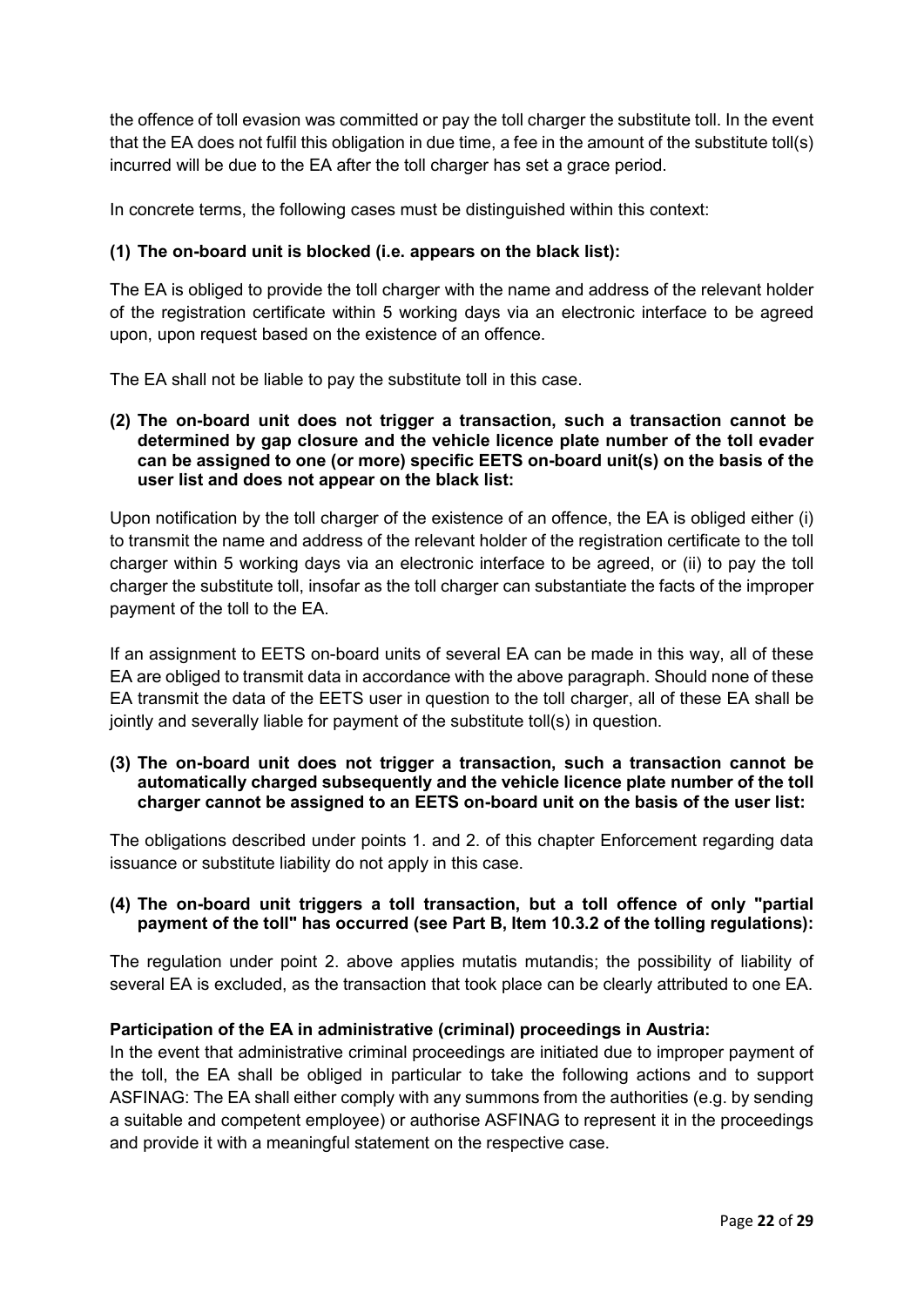The EA shall also provide the toll charger with data on all vehicles whose owners or keepers are customers of the EA, insofar as the toll charger requires such data in order to fulfil its obligations towards tax authorities.

# <span id="page-22-0"></span>**8. Data protection and secrecy**

### <span id="page-22-1"></span>**8.1. Data protection**

The EA has a contractual relationship with the toll charger. In this context, the EA transmits data of natural and legal persons (hereinafter "data") to the toll charger as an independent data controller. The toll charger processes these and other pieces of data and transmits them in turn to the EA as an independent data controller (controller-controller relationship).

The purposes of the data transfers covered by this agreement are, in particular, the fulfilment of the toll obligation within the framework of the European Electronic Toll Service (EETS) and in accordance with the provisions of the Federal Roads Toll Act, as well as the enforcement of claims under toll law against toll debtors and in connection with administrative offences (offence of toll evasion pursuant to Section 20 of the Federal Roads Toll Act). The following agreement contains more detailed provisions on the mutual transmission of data between the EA and the toll charger.

The EA and the toll charger warrant that the processing of the data, including the transmission to the respective other party, has been and will continue to be carried out in accordance with the relevant provisions (in particular data protection law) until the time of transmission. In this context, the parties warrant in particular,

- a. to comply with the principles of the General Data Protection Regulation (EU) 2016/679 (hereinafter "GDPR");
- b. that they have taken appropriate technical and organisational measures to ensure an adequate level of security for the rights and freedoms of the data subjects;
- c. to use data that becomes known in the context of the contractual relationship only for the purposes of toll payment in Austria and the purposes pursued with the EETS contract and to treat all data confidentially;
- d. to disclose data to third parties only if the disclosure of the data is legally permissible;
- e. that the respective natural persons employed to process the data have committed themselves to confidentiality or are subject to an appropriate legal obligation of confidentiality;
- f. that they have no reason to believe that the law applicable to them prevents them from fulfilling their obligations under this agreement and that in the event of a change in such law that could have a material adverse effect on this agreement, they will inform each other of such a change.

Both the EA and the toll charger shall be responsible for their own compliance with the requirements of the GDPR, in particular for the storage and deletion of data in their respective areas of responsibility, with regard to the data processing activities they carry out.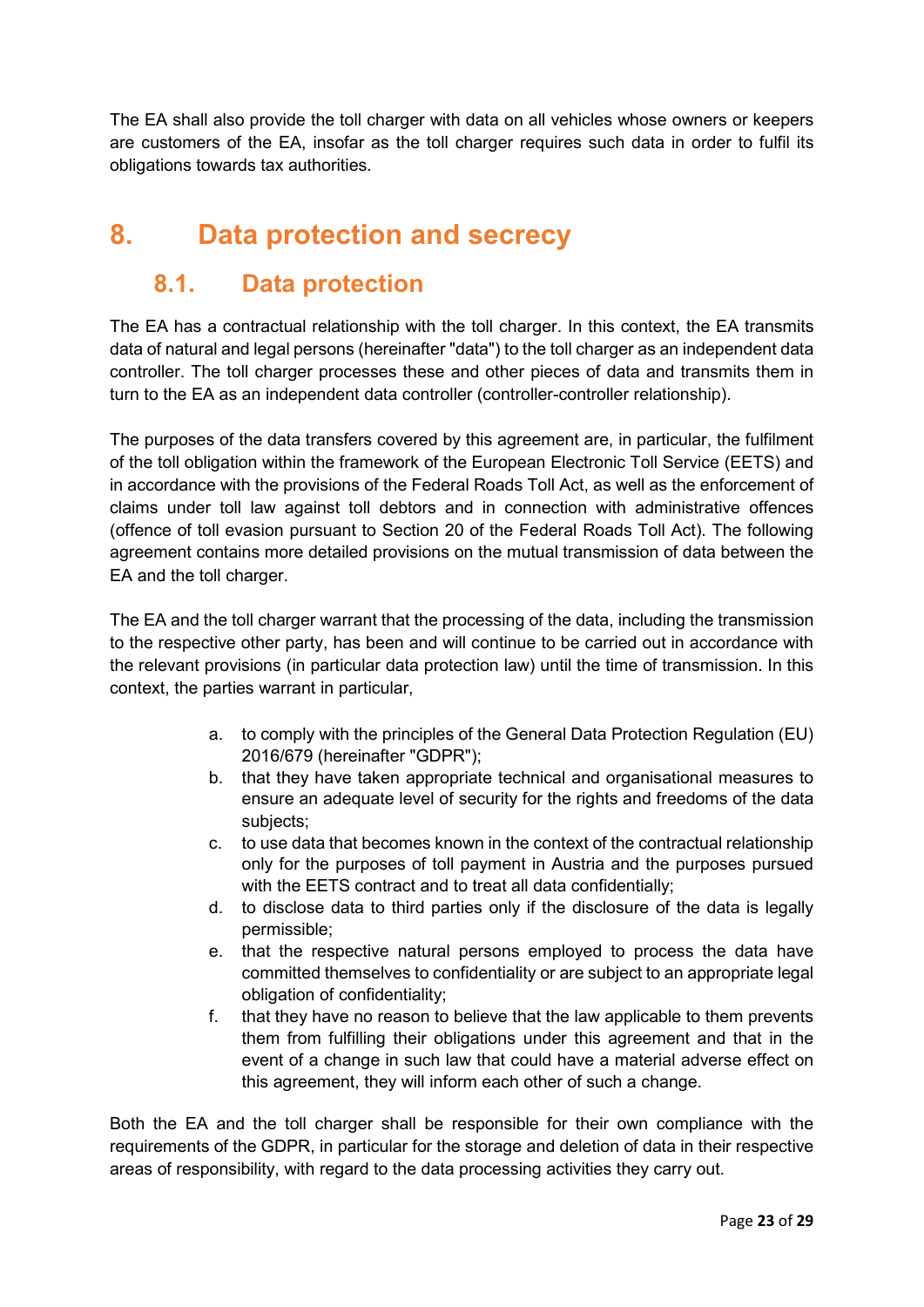The parties undertake to support each other in an appropriate manner with regard to the transmitted data if this is necessary to fulfil their obligations under data protection law, such as in cases of data breach, etc.

### <span id="page-23-0"></span>**8.2. Data use**

The toll charger is entitled to use the data of individual toll transactions and the personal data of EETS users as well as other personal data of legal or natural persons which it processes within the context of toll collection or which become known to it within this context in accordance with the law, the tolling regulations and the contractual obligations between the toll charger and the EA. The toll charger will use the recorded control images, the data of any toll transaction and the user data in particular (i) for random checks of vehicle characteristics that determine the tariff (e.g. EURO emission classes) and (ii) for enforcement (in particular to identify toll evaders and subsequently to request them to pay a substitute toll).

The EA shall be obliged to release data for the aforementioned purposes upon justified request by the toll charger and shall create the necessary legal conditions vis-à-vis the EETS users in the course of concluding the contract authorising it to do so, insofar as this authorisation does not already result from the applicable law.

## <span id="page-23-1"></span>**8.3. Duty of the EA to provide information**

The EA shall inform EETS users adequately and completely about the use of their personal data, in particular for the transmission of the same to the toll charger in the event of enforcement and random checks of the EURO emission classes and in case of sample check of tariff-relevant parameters according point 5.1, as well as about their rights on the basis of the applicable data protection regulations.

## <span id="page-23-2"></span>**8.4. Secrecy**

Both parties undertake to treat as confidential all confidential information (in particular about technical properties, specifications and functionalities as well as the commercial terms) which they receive from the other party in connection with the performance of the contract, also beyond the termination of the contractual relationship. Disclosure of confidential information to group companies shall not be deemed a breach of this confidentiality obligation.

The confidentiality obligation does not apply to information that is generally accessible to the public or is made accessible through no fault of the respective other party. It also does not apply to information which was already in the possession of the respective other party before disclosure or which was independently developed by the respective other party. The burden of proving the existence of any of the foregoing exceptions shall be on the party relying on this exception.

The parties shall ensure that their employees are bound to data secrecy. In particular, the confidentiality obligation of the employees shall remain in force even after termination of their employment and departure from the respective party. If confidential information is passed on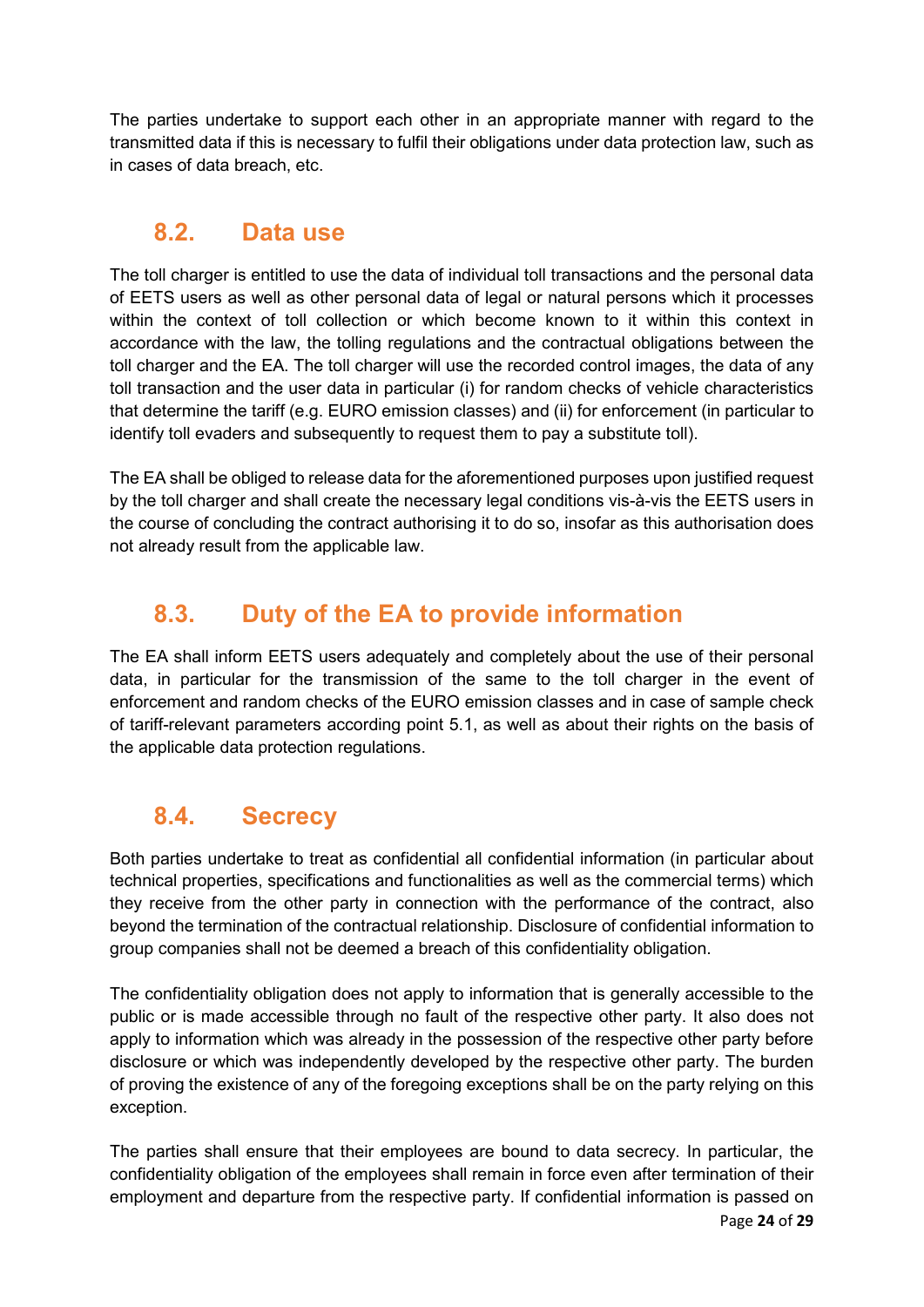to group companies or third parties working for a party, appropriate confidentiality must be ensured.

Technical information relating to on-board units which a party receives from the other party on the occasion of the performance of the EETS contract may not be made accessible to third parties.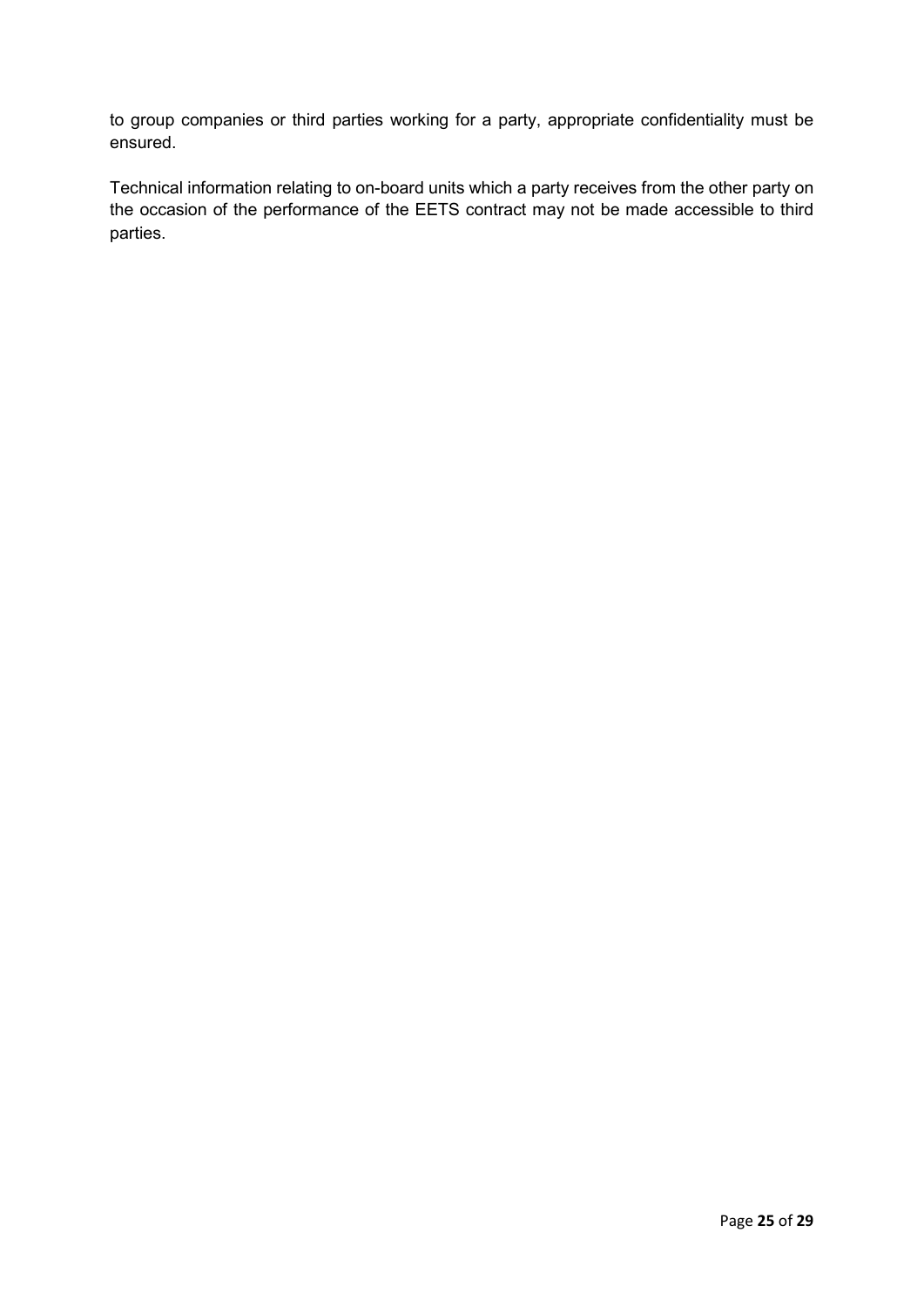# <span id="page-25-0"></span>**9. General contractual provisions**

## <span id="page-25-1"></span>**9.1. Duration and termination**

### <span id="page-25-2"></span>**9.1.1. Duration/proper termination**

The EETS contract shall commence on the date of signature by the contracting parties and shall be concluded for an indefinite period.

The EETS contract may be terminated by the EA in writing by registered letter to the address last notified by the other contracting party, giving at least three months' notice to the last day of each month.

The toll charger may terminate the EETS contract by ordinary notice of at least six months to the last day of each month.

### <span id="page-25-3"></span>**9.1.2. Termination for good cause**

The EA is entitled to terminate the EETS contract for good cause without observing a notice period if the continuation of the EETS contract is unacceptable for reasons for which the toll charger is responsible.

Similarly, the toll charger is entitled to terminate the EETS contract for good cause without observing a notice period if there are reasons for which the EA is responsible and which make further continuation of the contractual relationship unreasonable. These include in particular

- that the EA is no longer duly registered as an EETS provider in its Member State of establishment
- that the EA, in case of a change of the toll system in the EETS territory of the toll charger, does not adapt its system within a reasonable period of time and therefore the provision of the SERVICES becomes impossible
- the continued exceedance of a tolerance factor in a specified transaction quality parameter for two consecutive half-years
- or any other serious breach of contract by the EA which the EA does not remedy despite the toll charger's request or, in case of repetition, repeats despite the toll charger's request.

#### <span id="page-25-4"></span>**9.1.3. Restricted new contract after extraordinary termination of the contract**

In the event of justified extraordinary termination by the toll charger, the toll charger shall be entitled to refuse to conclude a new EETS contract with the EA and with all legal entities that are predominantly identical in terms of ownership or management structure to the EA with which the contract was terminated, unless it can be demonstrated that reliable remedial measures have been taken that will prevent the recurrence of similar breaches of contract.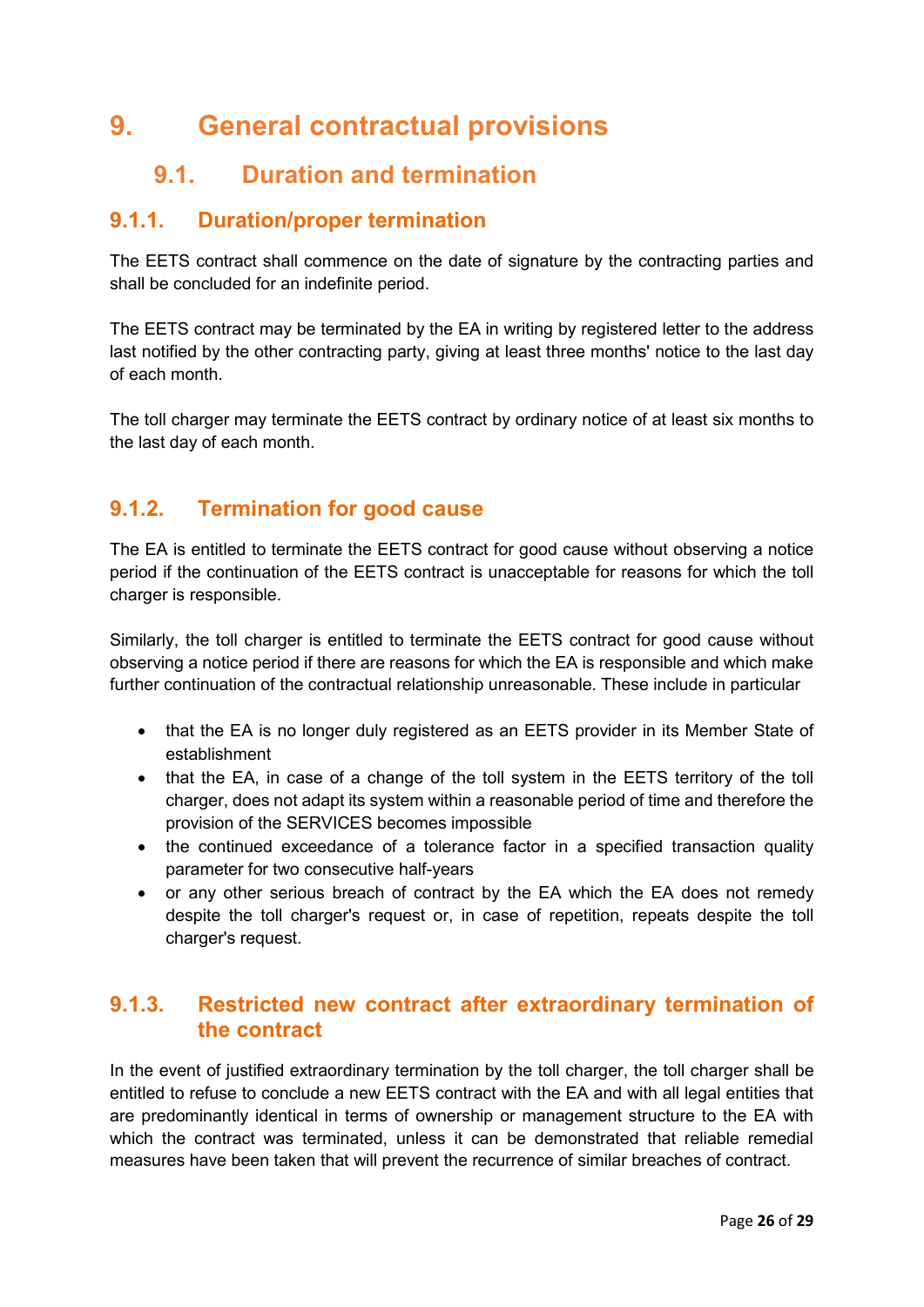### <span id="page-26-0"></span>**9.1.4. Duty of the EA to provide information**

In the event of termination or cancellation of this contractual relationship, for whatever reason, the EA undertakes to inform its EETS users in good time that they are no longer authorised to receive the SERVICES with the transferred on-board unit from a certain point in time.

The toll charger shall not be liable for any damage suffered by EETS users of the EA as a result of termination or cancellation of the EETS contract or late notification on the part of the EA.

### <span id="page-26-1"></span>**9.2. Industrial property rights**

The toll charger has CTM and IR trademark applications and registrations, such as for the signs "GO", "GO toll", "GO Direkt" and "GO Box". The EA shall not label its goods and services, in particular in connection with the SERVICES, with the applied for and registered trademarks of the toll charger or designations similar to one or more of the trademarks and trademark applications and shall not exploit the trademark of the toll charger in external communications.

### <span id="page-26-2"></span>**9.3. Liability and limitations of liability; contractual penalties**

Both parties shall be liable in accordance with general rules on damages for conduct in breach of the law and the contract. Special strict liability or liability specified in terms of amount in accordance with these provisions for the EETS domain shall remain unaffected. However, both parties shall be entitled to claim compensation for damages in excess of the contractual penalty.

## <span id="page-26-3"></span>**9.4. Place of jurisdiction, applicable law**

The EETS contract is exclusively governed by Austrian law to the exclusion of its conflict of law rules. The exclusive jurisdiction of the Commercial Court of Vienna is agreed for legal disputes arising from or in connection with the EETS contract. The contractual language is German.

Without prejudice to the jurisdiction of the ordinary courts or the authorities, the toll charger and/or the EA may submit disputes arising from a contractual or contractual negotiation relationship existing between them to Schienen-Control GmbH as a mediating body.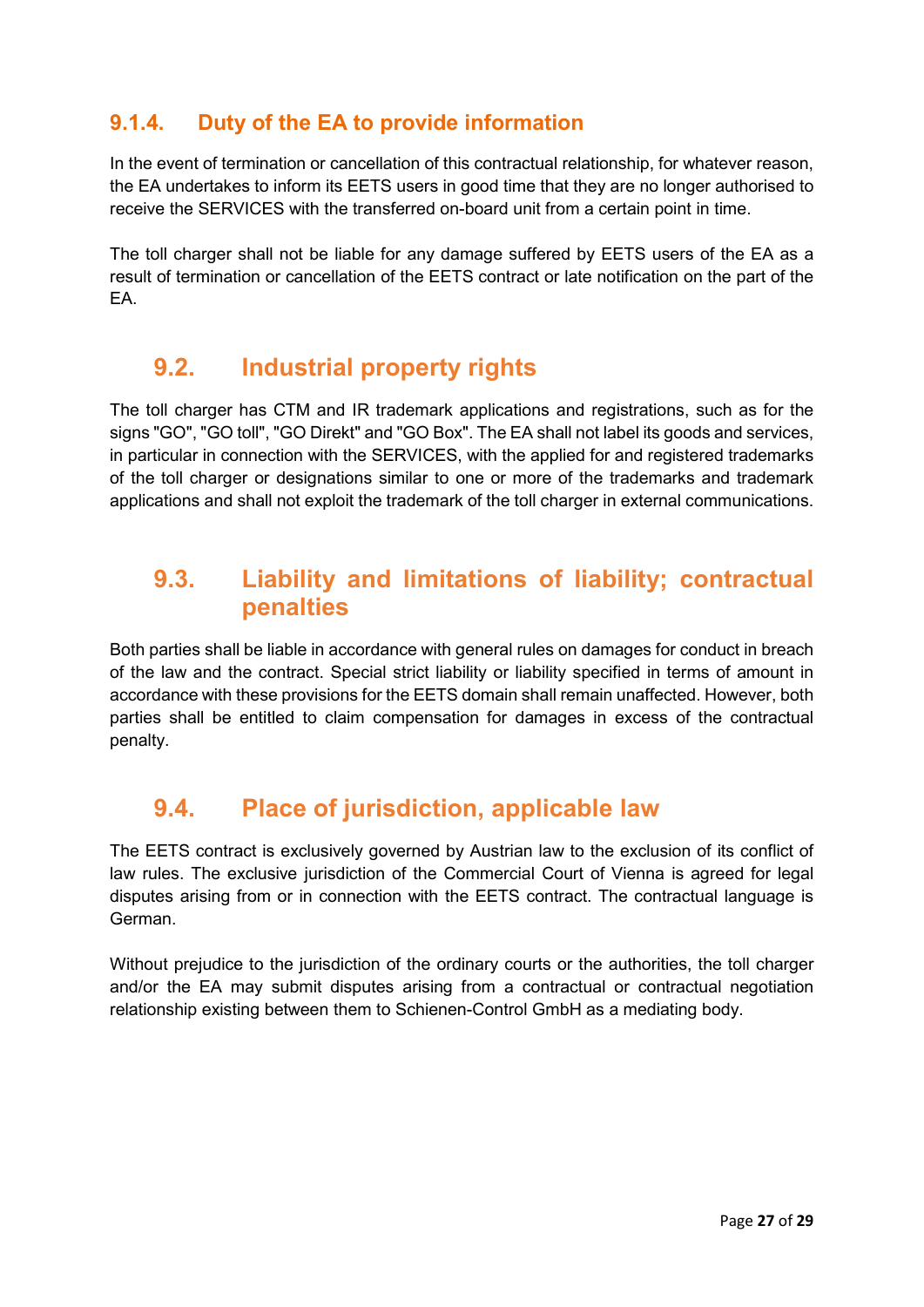# <span id="page-27-0"></span>**10. Annex 1: Referenced documents and glossary**

# <span id="page-27-1"></span>**10.1. Referenced documents**

| Abbreviation, term | <b>Explanation</b>                                               |
|--------------------|------------------------------------------------------------------|
| [EETS_acc]         | <b>EETS Acceptance Procedures</b>                                |
| [EETS_proc]        | Fault and change management for EETS providers                   |
| $[EP$ $IF]$        | <b>EETS Back Office Interface Specification</b>                  |
| [EP QM]            | Quality measurement and quality management for EETS<br>providers |
| [EETS-OBE req]     | <b>EETS OBE Requirements Specification</b>                       |
| [EETS-DSRC]        | <b>EETS DSRC Transaction for Tolling and Enforcement</b>         |
| [EETS_data]        | <b>EETS DSRC Tolling Data Specification</b>                      |

## <span id="page-27-2"></span>**10.2. Glossary**

| Abbreviation, term                  | <b>Explanation</b>                                                                                                                                                                                                 |
|-------------------------------------|--------------------------------------------------------------------------------------------------------------------------------------------------------------------------------------------------------------------|
| Authenticator                       | Authentication data                                                                                                                                                                                                |
| Beacons                             | Roadside transmitting/receiving equipment (see also<br><b>DSRC</b> transceiver)                                                                                                                                    |
| On-board unit/on-board<br>equipment | The complete set of hardware and software components<br>required for the provision of EETS and installed in a<br>vehicle for the collection, storage, processing and remote<br>reception and transmission of data; |
| <b>CEN-DSRC</b>                     | DSRC system according to standard EN15509                                                                                                                                                                          |
| <b>DSRC</b>                         | <b>Dedicated Short Range Communication</b>                                                                                                                                                                         |
|                                     | (Basic communication technology for toll collection in<br>Austria)                                                                                                                                                 |
| <b>DSRC-Transceiver</b>             | Roadside transmitting/receiving equipment                                                                                                                                                                          |
| EN 15509                            | European Standard for Road Transport Telematics -<br>Electronic Toll Collection - Application Profile for DSRC<br>Interoperability                                                                                 |
| <b>EURO</b> emission class          | EURO 0", "EURO I", "EURO II", "EURO III", "EURO IV",<br>"EURO V", "EEV" and "EURO VI" vehicles complying with<br>the respective limit values set out in Annex 0 to Directive<br>1999/62/EC                         |
| Suitability for use                 | The ability of an interoperability constituent integrated in<br>EETS to achieve and maintain a specified level of                                                                                                  |